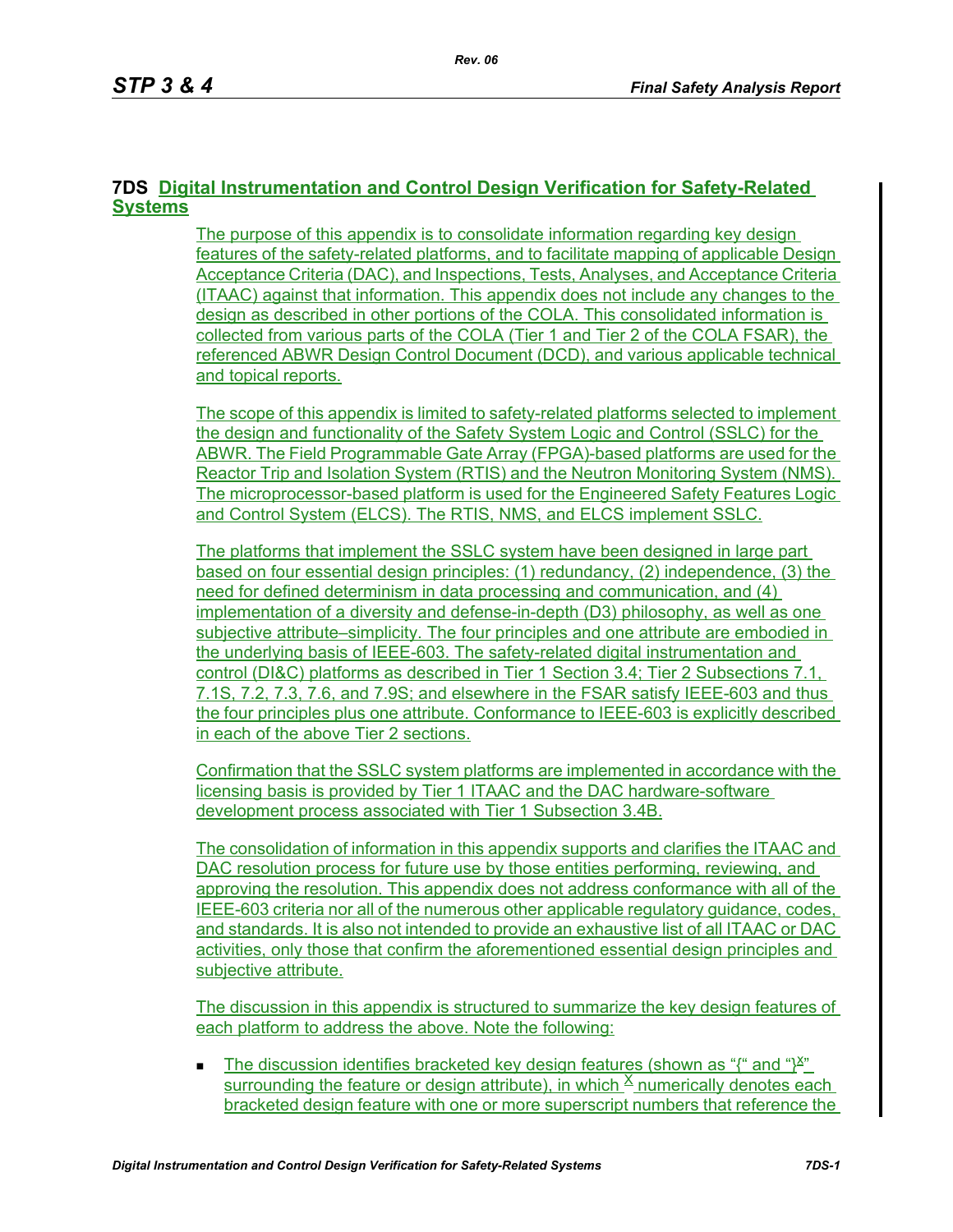entry in Table 7DS-1. Table 7DS-1 then cross-references the table entry to the applicable Tier 1 DAC or ITAAC that assures verification.

- Some bracketed items identify analyses to be performed and a report to be generated. While these reports are applicable to that item, they represent only an example of the many technical reports and numerous documents prepared during design development.
- Subsection 14.3.3.4.1 notes that the DI&C ITAAC related to processes and programs are the Tier 1 Section 3.4B ITAAC (Tier 1 Table 3.4 Items 7 through 15). These ITAAC are the DI&C DAC. The identification of specific Tier 1 ITAAC herein is not all inclusive. Instead, it is focused on the DAC of Tier 1, Table 3.4 and the ITAAC of Tier 1, Table 3.4 and Tier 1, Tables 2.2.5, 2.2.7, 2.4.3, and 2.7.5. Table 7DS-1 provides the cross-references of DAC/ITAAC to the DI&C key design features or attributes.
- The FPGA-based RTIS/NMS platform has inherent and distinct design differences from the microprocessor-based ELCS platform. Therefore, the discussion of each is similar but not identical. In addition, much of the noted DAC/ITAAC are applicable to both platforms. However, when DAC/ITAAC is not applicable to a platform, it is identified as such in Table 7DS-1.
- Figures 7DS-1 through 7DS-4 illustrate features of the DI&C design. These figures are derived from Tier 1 Figures 2.2.7b and 3.4b and Tier 2 Figures 7.1-2, 7.2-8 through 7.2-10, 7.9S-1, 7C1, and various Chapter 21 drawings.

# **7DS.1 Reactor Trip and Isolation System (RTIS) and Safety-Related Neutron Monitoring System (NMS)**

# *7DS.1.1 Redundancy*

The RTIS and safety-related NMS implementation in the FPGA platform conforms to the Single Failure Criterion (Clause 5.1) of IEEE-603. To meet this criterion, the redundancy designed into each of these systems is discussed below.

# **7DS.1.1.1 Reactor Trip and Isolation System**

The RTIS implements the majority of the functions of the Reactor Protection System (RPS) and includes the Suppression Pool Temperature Monitor (SPTM) and the Main Steam Isolation Valve (MSIV) functions of the Leak Detection and Isolation System (LDS). {Four redundant, independent divisions of sensors provide input into the four redundant divisions of RTIS. Each division of RTIS includes modules that make up the Digital Trip Functions (DTFs). $\frac{1.2, 24, 26}{1}$  Trip decisions from the DTFs are transmitted to each of the four redundant, independent divisions of modules that make up the Trip Logic Functions (TLFs) within RTIS. The signals are transmitted over dedicated, independent optical cables, which also provide electrical isolation. Each divisional TLF determines the trip state based on a two-out-of-four vote. Each divisional TLF sends its voted trip signal state and status information to separate and independent Output Logic Units (OLUs) within its division. The OLU distributes the automatic and manual trip outputs to the solenoid load drivers for reactor trip and MSIV closure.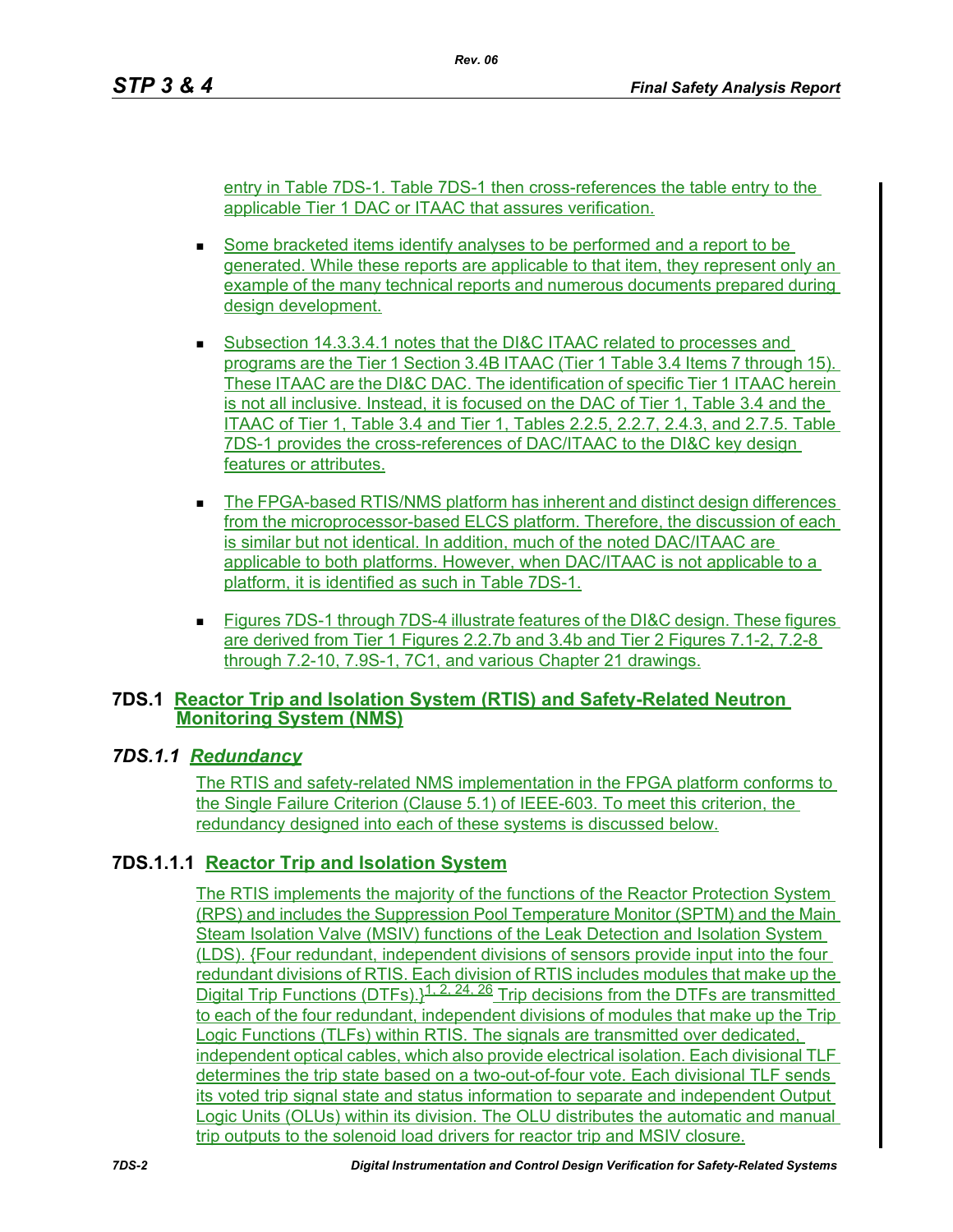To permit surveillance testing or maintenance, bypassing of any single division of sensors (i.e., those sensors whose status is part of a two-out-of-four logic) can be accomplished by means of the manually operated bypass. {This Division-of-Sensors Bypass bypasses the divisional DTF and leaves the DTF's output in a non-tripped state. The Division-of-Sensors Bypass is designed to allow only one division to be bypassed at a time. When such bypass is made, all four divisions of two-out-of-four voting logic become two-out-of-three voting logic, a credible failure can occur, and RTIS can still meet the IEEE-603 Single Failure Criterion (Clause 5.1). $\}^4$ 

Bypassing a division of trip logic (i.e., taking a logic channel out of service) can be accomplished by means of the Trip-Logic-Output Bypass. When a Trip-Logic-Output Bypass is in effect, the TLF trip output in the bypassed division is inhibited from affecting the output load drivers, maintaining that division's load drivers in an energized state. {Only one divisional TLF can be bypassed by the Trip-Logic-Output Bypass. The two-out-of-four voting logic arrangement of output load drivers for the RPS and MSIV functions effectively becomes two-out-of-three voting logic, a credible failure can occur, and RTIS can still meet the IEEE-603 Single Failure Criterion (Clause 5.1). $\frac{14}{5}$ 

A high level block diagram of the RTIS is shown on Figure 7.1-2.

### **7DS.1.1.2 Safety-Related Neutron Monitoring System**

The safety-related portion of the NMS consists of the Startup Range Neutron Monitor (SRNM), the Local Power Range Monitor (LPRM), and the Average Power Range Monitor (APRM). The Oscillation Power Range Monitor (OPRM) is a functional subsystem of the APRM.

{At low reactor power levels, the SRNM provides all monitoring of neutron flux. Ten SRNM channels are arranged into four divisions such that each of the four RPS divisions receives all of the SRNM input signals from each of the four redundant SRNM divisions. Failure of a single SRNM channel, once bypassed, will not cause a trip to the RPS. Failure of a single SRNM channel will not prevent proper operation of the remaining trip channels in performing their safety functions and satisfying the IEEE-603 Single Failure Criterion (Clause 5.1). <sup>20, 22, 23</sup>

{For power range neutron flux monitoring, the LPRMs provide data to the APRM and OPRM. LPRM, APRM, and OPRM are provided in each of the four divisions. The LPRM detector sensors are divided into four redundant groups, each group providing local power range signals to its assigned divisional average power range monitor. $320$ Each LPRM detector can be individually bypassed, with a minimum required number of LPRMs in each division. {Each LPRM detector assembly contains four LPRM detectors. Each LPRM detector assembly provides one LPRM input to each of the four independent and redundant APRM and OPRM channels in the same division. LPRM detectors are mapped to divisions to ensure that each APRM and OPRM channel has a representative view of the reactor core. $\sqrt{20}$ 

{There are four redundant, independent channels of APRM, with each channel providing a trip signal to each of the four RPS divisions. Any two of the four APRM channels that indicate an abnormal condition will initiate a reactor scram through the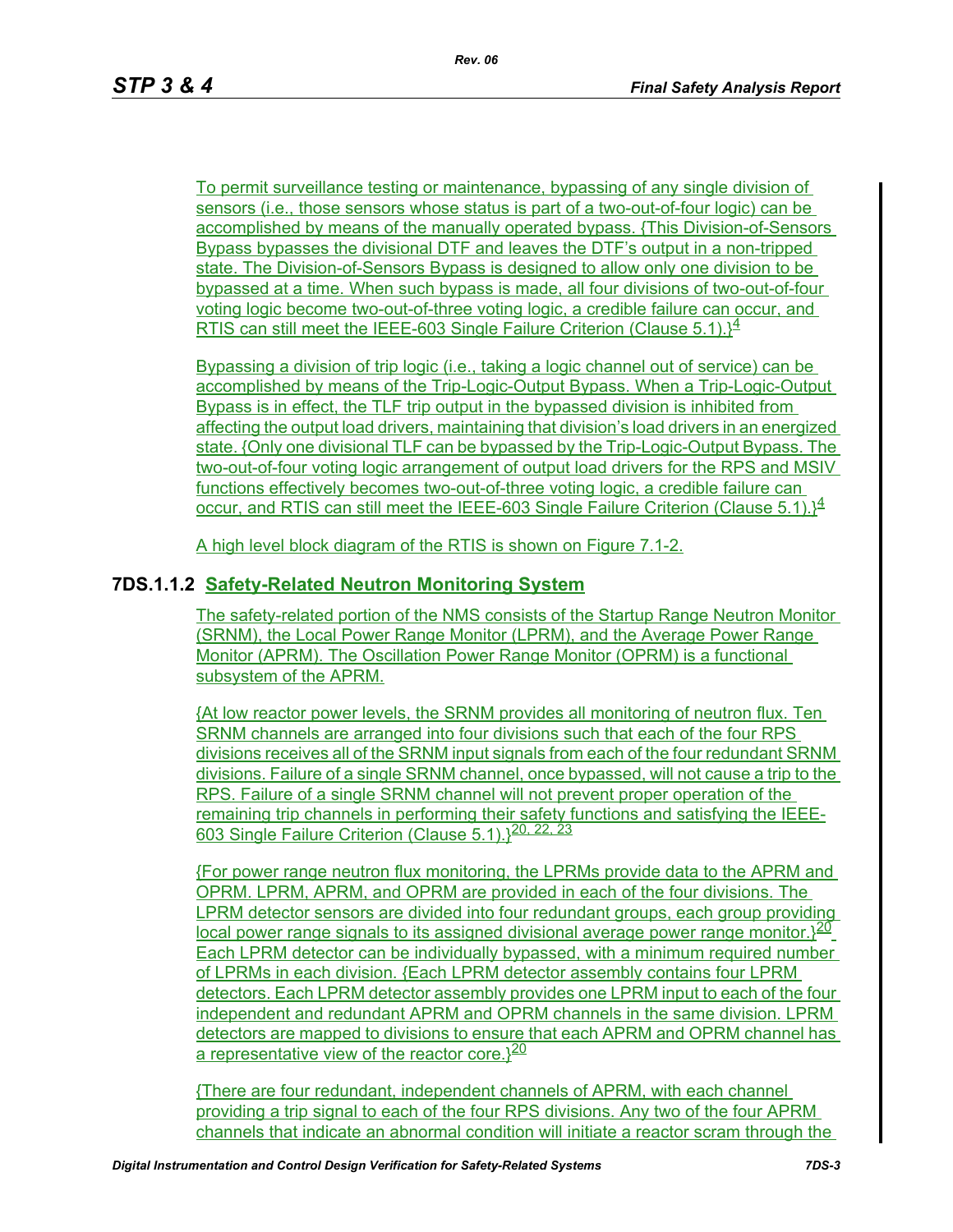RPS two-out-of-four logic. The redundancy criteria are met so that in the event of a single failure under permissible APRM channel bypass conditions, a scram signal will still be generated in the RPS as required. Thus, the IEEE-603 Single Failure Criterion (Clause 5.1) is satisfied. $\frac{20}{20}$ 

{There are four independent and redundant channels of OPRM. The above APRM channel redundancy condition also applies to OPRM channels. Bypassing a division of APRM bypasses the same division of OPRM. The OPRM trip outputs are separate from the APRM trips to RPS and use similar RPS two-out-of-four voting logic as the APRM, satisfying the IEEE-603 Single Failure Criterion (Clause 5.1). The arrangement and assignment of LPRMs provide core regional monitoring by redundant OPRM channels.<sup>}20</sup>

### **7DS.1.1.3 Power Supply Redundancy**

{Power supply redundancy of the RTIS and the safety-related portion of NMS is provided through four redundant, Class 1E, 120 VAC power sources. The power sources provide an uninterruptible supply of electrical power, one to each division. A loss of one power supply will neither inhibit protective action nor cause a scram, satisfying the IEEE-603 Single Failure Criterion (Clause 5.1). 3. 21, 25

### **7DS.1.2 Independence**

Each division of RTIS and NMS can accomplish its safety function regardless of the operability or adverse impact of other redundant divisions or other systems. For RTIS and NMS, functional, physical, electrical, and communication independence exists between redundant safety-related divisions, between each safety-related division and other divisions in other safety-related systems, and between safety-related systems and nonsafety-related systems.

Data independence is exhibited in RTIS and NMS in that only votes to trip and status information are provided across divisional boundaries. The data link information is transmitted in packets with a fixed length, fixed content, and predefined format. Failures in the communication links do not adversely affect operation of the divisions receiving malformed, incorrect, or inappropriate data messages.

### **7DS.1.2.1 Physical and Electrical Independence**

{Each of the four divisions of safety-related NMS and RTIS are physically separated from the other redundant divisions. NMS and RTIS comply with the criteria set forth in IEEE-603, Clause 5.6, and follow the guidance of Regulatory Guide 1.75, which endorses IEEE-384.} $3, 21, 25$  Class 1E circuits are identified and separated from redundant circuits and non-Class 1E circuits. Qualified electrical isolation devices are provided in the design when an interface exists between redundant Class 1E divisions and between non-Class 1E and Class 1E circuits. Independence and separation of safety-related systems are discussed in further detail in Subsection 8.3.3.6.2.

{Physical and electrical independence of the instrumentation devices of the system is provided by channel independence for sensors exposed to each process variable. Trip logic outputs are separated in the same manner as are the channels. Signals between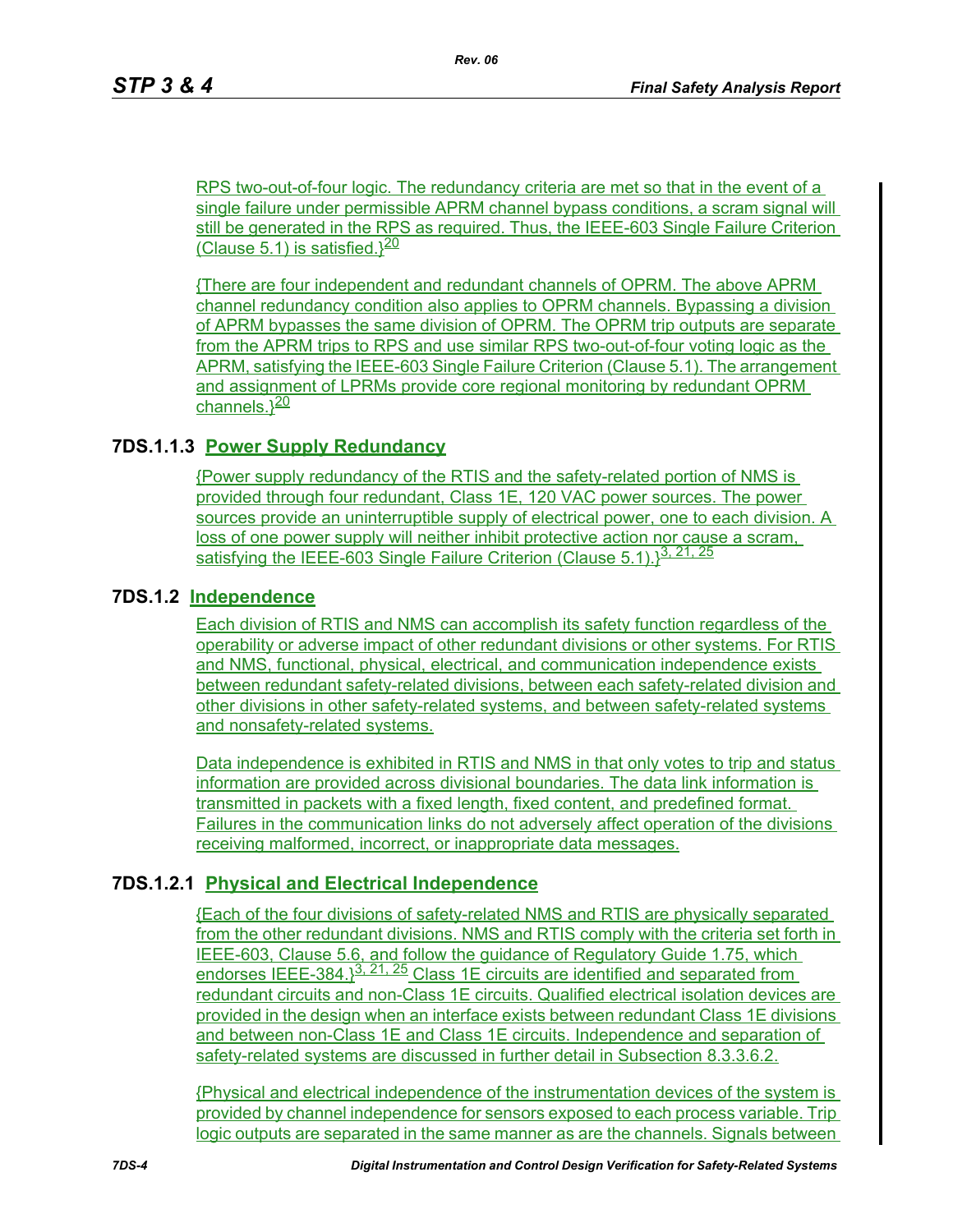redundant RPS divisions are electrically and physically isolated by Class 1E isolators, including fiber optic cables. $3<sup>3</sup>$  Figure 7DS-2 provides a high-level overview of the RTIS safety function communication between redundant divisions.

# **7DS.1.2.2 Communications Independence**

For the FPGA-based systems, the signals from the instrumentation are hardwired to the RTIS and NMS channels. The modules used to construct the RTIS and NMS systems communicate using dedicated communication links internal to the division. Each communication link has its own independent communications buffer.

The communication data links to be provided to systems external to the FPGA-based system use unidirectional fiber optic communication links from each division. The communication links provide only fixed data sets to the nonsafety-related systems, provide 1E to non-1E electrical and functional isolation, and offer no possibility of data transfer from the non-safety to safety equipment during normal operation. The NMS allows non-safety calibration data to be passed only to one division of NMS when that division is out of service as described in Subsection 7DS.1.2.2.2.

The FPGA-based system includes self-diagnostic functions that continuously verify proper FPGA and communications performance, and provide outputs used to alert the operator. If a failure is detected, the division is marked as inoperable (i.e., tripped). When two divisions are in a tripped state, the two-out-of-four voting logic will cause the safety action to occur (e.g., two tripped RPS divisions will scram the reactor). Selfdiagnostic functions are safety-related.

Each RTIS and safety-related NMS division has fiber optic communication links to the ELCS communication interface in the same division. The ELCS provides the information for display on the safety displays in the main control room. The links provide a qualified and isolated, point-to-point, single direction communication path to preserve independence between the originating RTIS/NMS division and ELCS.

Each RTIS and safety-related NMS division communicates data and status to the nonsafety-related Plant Information and Control System (PICS) through dedicated communication interfaces in each system's modules. {The communication interface for each division consists of unidirectional fiber optic communication links that broadcast fixed data sets from each safety division to the nonsafety-related PICS. The communication interface is designed to prevent any data transfer from the non-safety PICS to the originating safety related division. The fiber optic cable provides electrical isolation and the safety-related transmitter provides the functional isolation.}<sup>17</sup>

No other capabilities exist for communication with external devices. Communications information specific to RTIS and NMS are discussed briefly below in the following subsections.

# **7DS.1.2.2.1 Reactor Trip and Isolation System**

RTIS includes the primary functions of RPS, and Main Steam Isolation Valve (MSIV) functions of the Leak Detection and Isolation (LDS) subsystem. Each system or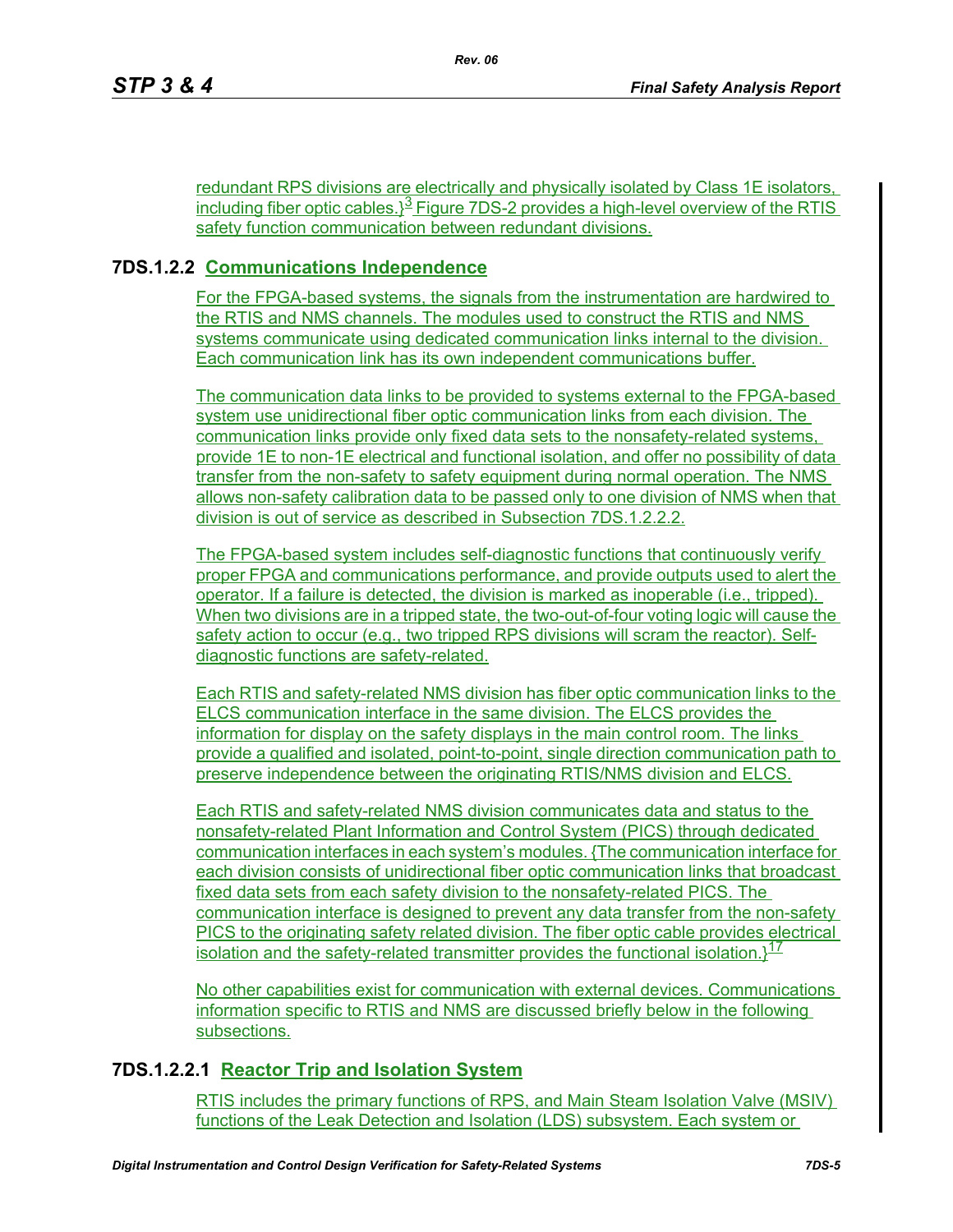subsystem consists of four redundant divisions. A high level block diagram of one division of the RTIS data communication interfaces is shown in Figure 7.9S-1. Figure 7DS-1 provides a diagram of one RTIS division of trip logic.

{The RPS and MSIV functions are implemented in the four redundant divisions of RTIS. Sensor signals are hardwired to the DTF inputs for each division. Each division's DTF determines the trip status for each signal. The DTF communicates its division's trip status information to the TLF by fiber optic communication links. Because individual divisional trip determinations must be shared between divisions to support two-out-offour voting logic for divisional trip outputs, the DTF also communicates its trip status information to the other three divisional TLFs by means of isolated fiber optic communication links. The links provide a qualified and isolated, point-to-point, single direction communication path between divisions to preserve divisional independence. $3\frac{15}{24}$ 

{Data communicated between RTIS divisions for use in two-out-of-four voting has their own independent communication buffer in the receiving division's TLF for each set of incoming data. Only discrete (vote to trip only) information is transmitted across division boundaries in fixed format, fixed length, and pre-defined messages. This preserves data independence between divisions in accordance with IEEE-603 Clause  $5.6.3<sup>Z</sup>$ 

The TLF in each division determines the system-level actuation of RPS and MSIV safety functions utilizing two-out-four voting logic. In each division, the TLF communicates trip status information to the OLU by unidirectional fiber optic communication links. The OLU in each division communicates with the Load Drivers that initiate the safety function. {The RPS Load Drivers are hardwired to its scram solenoid valves, and the MSIV Load Drivers are hardwired to its MSIV solenoid valves.}<sup>24, 26</sup>

# **7DS.1.2.2.2 Safety-Related Neutron Monitoring System**

The safety-related NMS consists of LPRM, APRM, and SRNM subsystems, and OPRM, which is a functional subsystem of the APRM. Each subsystem consists of four redundant divisions. There is no communication between redundant divisions in the safety-related NMS. All trip voting is performed in RTIS. A high-level block diagram of one division of the NMS data communication interfaces is shown in Figure 7.9S-1.

The LPRM monitors neutron flux in the power range. {For each of the four NMS divisions, the LPRMs monitor neutron flux levels from the hardwired LPRM detector inputs. $320$  Each division has 52 LPRM detectors and LPRM modules that provide data to the APRM and OPRM in each division. {The LPRM modules in one division communicate internally with the APRM in that division over unidirectional fiber optic communication links, providing fixed data sets of LPRM information. $1^{15, 20}$ 

For each of the four NMS divisions, the APRM uses the divisional LPRM detectors and a divisional core plate differential pressure input. {When an APRM division detects a trip condition, it provides a hardwired, discrete (vote to trip only) signal to all divisions of the RTIS TLF. The hardwired signals are electrically isolated. $320$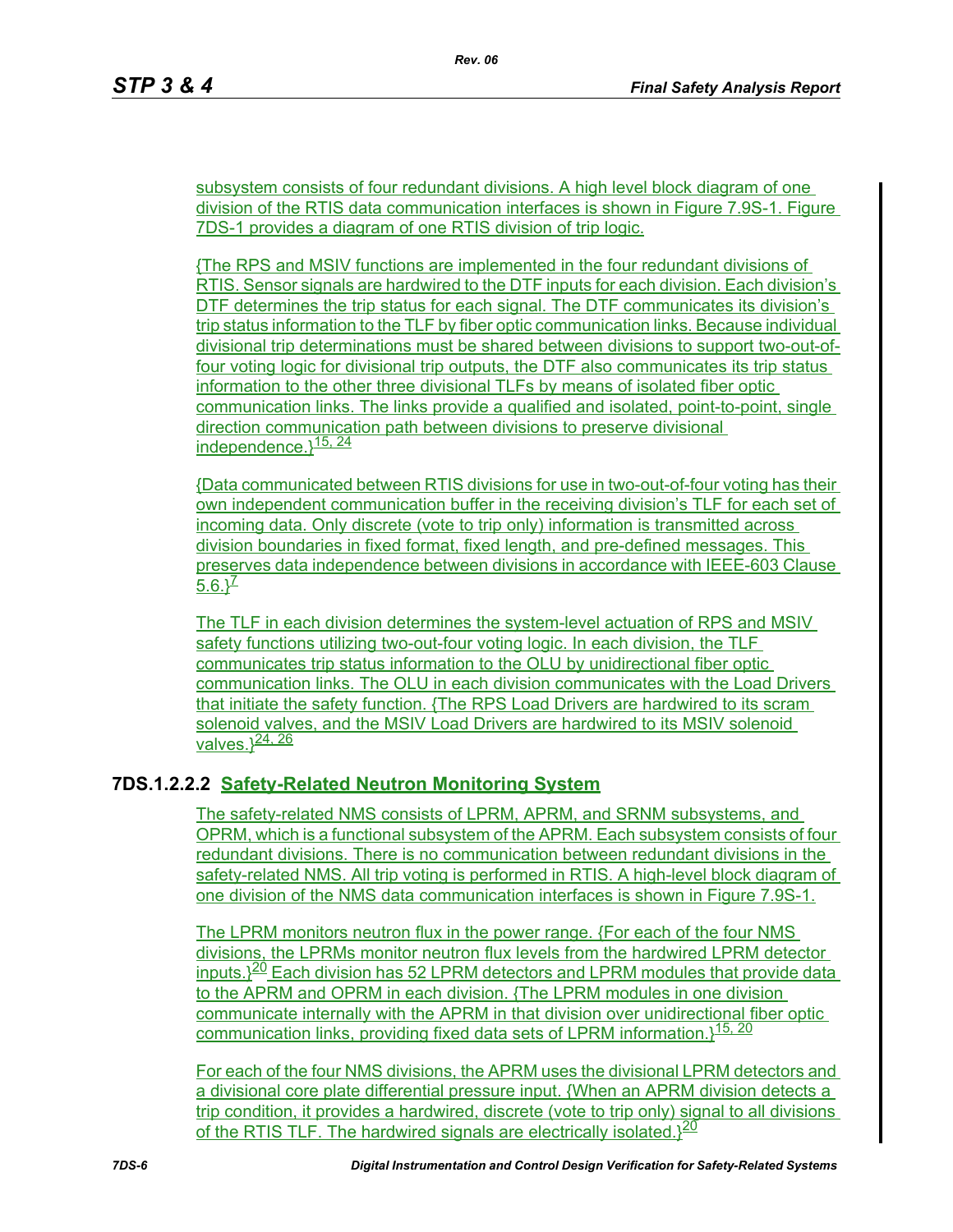For each of the four NMS divisions, the divisional OPRM receives local power level data from the divisional LPRMs and core flow and average power level data from the same divisional APRMs over unidirectional fiber optic communication links. {The four divisions of the OPRM trip protection algorithm independently detect thermal hydraulic instability and provide hardwired, discrete (vote to trip only) signals for the RTIS's OPRM voter logic. $3^{20}$ 

The divisional SRNM monitors neutron flux while in the start-up range. {Each SRNM receives input from a hardwired detector.<sup>}20</sup> SRNM detectors are distributed throughout the reactor core and assigned to four divisions. {Each SRNM detects high neutron flux or a short period condition and provides a hardwired, discrete (vote to trip only) signal to all division of the RTIS TLFs for reactor trip determination. $3^{20}$ 

The NMS also includes an off-line capability to transfer calibration data from PICS to NMS. When NMS is online and not bypassed, data transfer to NMS from the nonsafety system is blocked by a key lock switch in each LPRM module. When calibration information is to be transferred from the nonsafety-related core monitor function of the PICS, the NMS division desired to receive the information must be bypassed by the control room operator, placed in an inoperative status, and the key lock switch on that NMS division must be enabled to request and allow the data transfer. Only a limited data set in a predefined format will be accepted by the NMS. Before the data can be used by the NMS, manual verification and acceptance of each data item at the NMS human-system interface is required. {No online data transmission from nonsafetyrelated systems to safety-related systems is permitted. $1^{17}$ 

The Multi-channel Rod Block Monitor (MRBM) is a nonsafety-related subsystem of NMS. {The APRM in each NMS division communicates to the MRBM subsystem with unidirectional fiber optic communication links that provide fixed data sets from each safety division to the nonsafety-related MRBMs.}<sup>15, 17</sup>

# **7DS.1.3 Determinism**

The response time requirement for each NMS and RTIS safety-related function is determined by the Safety Analysis. The response time must be predictable and repeatable to be considered deterministic. The response time for all NMS and RTIS safety functions is deterministic. A description of the FPGA platforms that make the NMS and RTIS response deterministic is provided below.

The FPGA-based system designs use multiple FPGAs on some modules. To enhance testability and reduce undesirable circuit behavior, the basic architecture within each FPGA is a clocked sequential circuit, with periodic synchronizing registers within the FPGAs. Each FPGA only starts processing data when data is transferred into that FPGA, and sends data to the next FPGA or module when processing is complete. Thus, the functions in a given module execute in sequence that is inherently deterministic based on the clocked sequence. The first FPGA completes its function, and then provides data to the next FPGA. When that FPGA completes its function, it provides data to the next FPGA. In addition, when all signal processing FPGAs have finished passing data to the next, the signal processing watchdog timer on the module resets and restarts timing. The watchdog timer is hardware based and is diverse from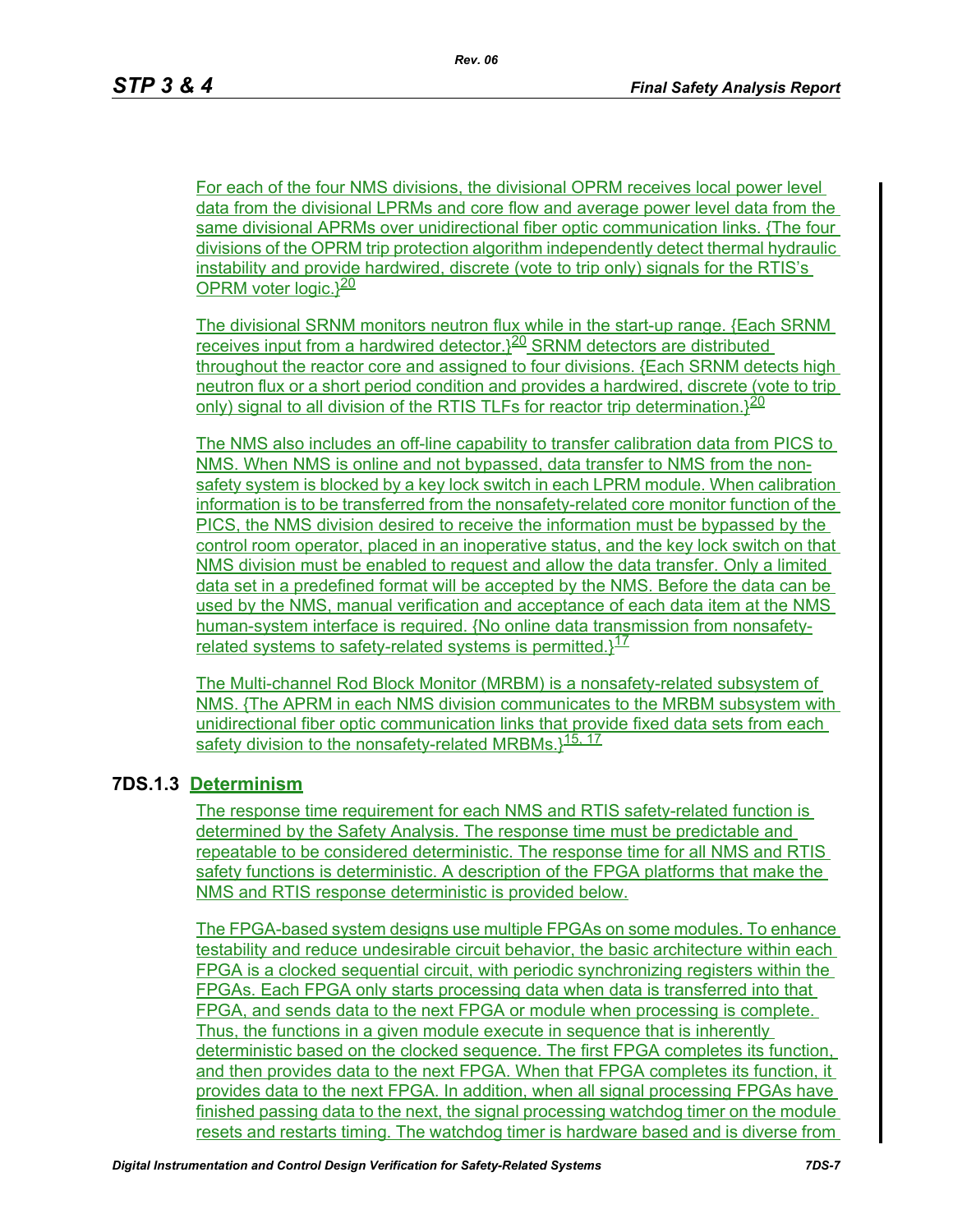the FPGA circuits on each module. {Failure of a signal processing FPGA to complete and pass data to the next FPGA will result in all subsequent FPGAs on that module failing to start. If this occurs in the FPGAs that implement the signal processing and thus the safety functions, the module is marked as failed, the watchdog timer times out, resulting in the tripped division, and an alarm is provided to the operator. Two tripped divisions will result in a reactor scram via the two-out-of-four voting arrangement. The watchdog timer on each module is designed to be fully testable. ${}^{\chi}$ <sup>7</sup>

Because FPGAs are arrays of logic cells and registers, each cell connected in series adds defined delay to the logic circuit. {As a result, the logic within each FPGA is designed, verified, and validated to ensure operation within timing constraints under expected operating conditions. The clocked synchronous design is used within each FPGA to avoid timing errors and to ensure timing constraints are satisfied. For synchronous design, changes of state within the FPGA occur only at selected times, controlled by a timing signal. The logic within each FPGA is designed to ensure that the design provides adequate shaping on the inputs to the FPGA to providing sufficient slew on the signal edges. $3^{\underline{8}}$ 

{To avoid timing errors within FPGAs, analysis and simulation are performed during the design process. This two-part process includes static timing analysis and dynamic timing simulation. Static timing analysis demonstrates that the setup and hold times on each path within the FPGA design are within predetermined parameters. Software tools used to perform the static timing analysis also are used to evaluate the propagation delay to each element in the code to confirm each timing path in the code is within predetermined paramaters. Also, a diverse set of dynamic simulation software tools are used to validate the design, using predetermined, accurate propagation delays, which are set based on the chosen cells and paths within the routed FPGA. These analyses provide data to the designer to verify that appropriate logic implementation has been achieved, eliminating any potential concerns regarding signal races, signal setup and hold times, and clock skew. A report is generated for implementation including safety analyses.<sup>10</sup>

{The communication protocols used in the FPGA platforms are deterministic because they are pre-defined, fixed length, fixed format, and generated at specific times in the FPGA logic execution. The communication links that perform safety functions include data and time out error checking to ensure determinism. All detected errors are alarmed. The communication protocols and logic in the communication receivers include self-diagnostics that will generate module failure signals upon detection of communication failures, alerting operators.<sup>[7, 16, 18</sup>]

In summary, the FPGA-based, safety-related NMS and RTIS are deterministic. The FPGA platform does not utilize any non-deterministic data communication, nondeterministic computation, interrupts, multitasking, dynamic scheduling, or event driven design. The logic design of the FPGA circuits is fixed and clocked. {The response times for the system elements, including architecture, communications (including timing and loading) and processing elements are tested to verify that the systems' performance characteristics are consistent with the safety requirements established in the design basis for these systems. The analyses are performed to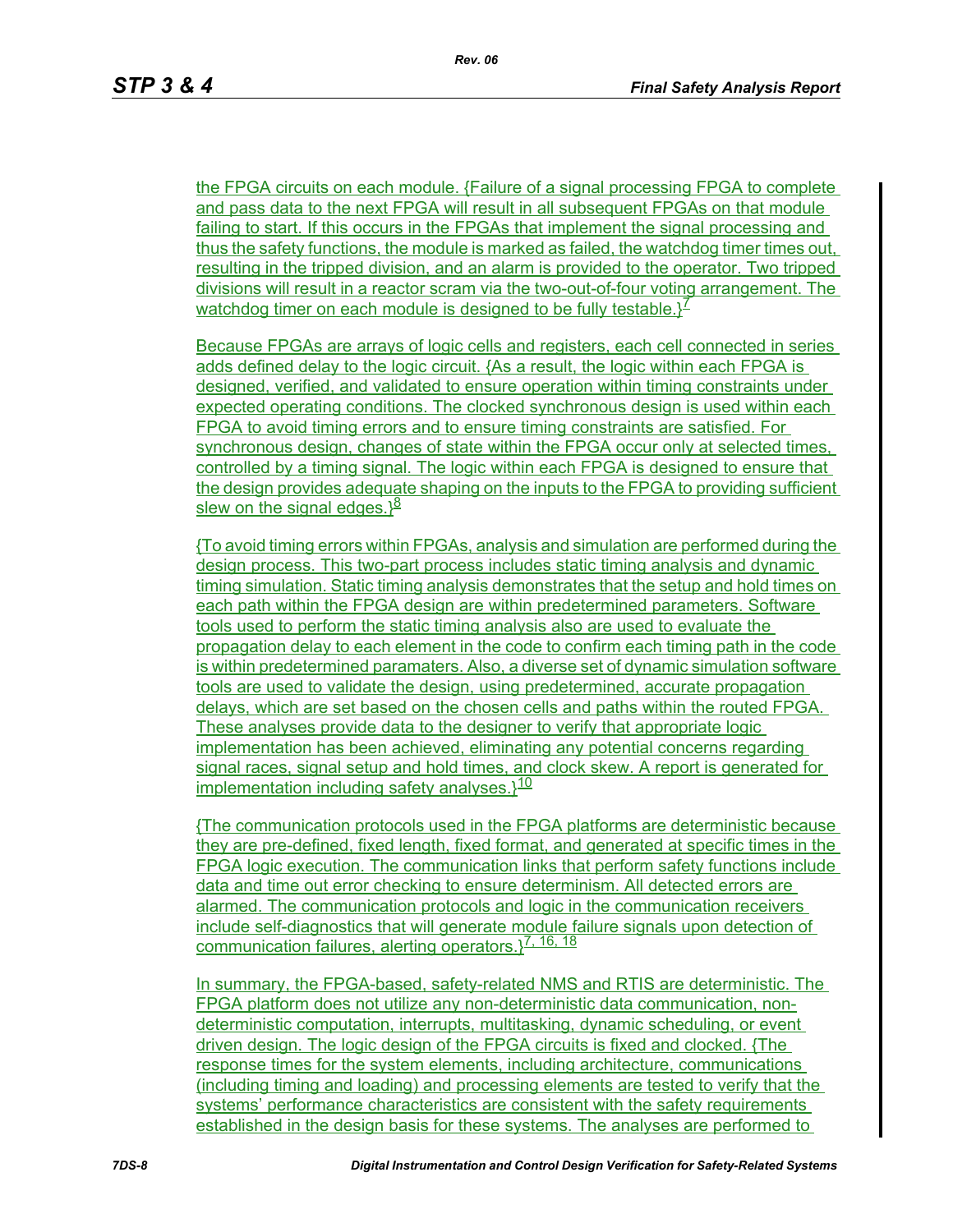satisfy the design timing requirements set forth in Clause 4.10 of IEEE-603. A report is generated to demonstrate the adequacy of the timing analysis. $1^{10}$ 

*Rev. 06*

### **7DS.1.4 Diversity**

The diverse SSLC protection systems allow the overall SSLC safety systems to provide protection against postulated software common cause failures (CCFs). The RTIS and NMS platforms satisfy all IEEE-603 requirements and are developed using a robust hardware/software development process that meets Tier 1 Section 3.4B and BTP 7-14.

The RTIS and NMS are diverse to the Engineered Safety Features (ESF) Logic and Control System (ELCS), which actuates the ESF actions. RTIS and NMS are implemented through FPGA-based platforms, which use configurable logic devices. The ELCS equipment uses microprocessor-based controllers where the logic is implemented in software. The RTIS and NMS are also diverse from the non-safety platforms used for the Nuclear Steam Supply System (NSSS) and Balance of Plant (BOP) control and display.

{The design includes features that enhance the diversity of RPS and MSIV closure functions, including a diverse system for mitigation of Anticipated Transient Without Scram (ATWS) events.

The defense-in-depth configuration for STP 3&4 includes fail-safe RPS systems and fail-as-is ESF systems in separate processing channels. BOP control systems are independent of RPS, NMS, and ELCS in separate communication functions using diverse hardware and software from the Essential Communication Functions  $(ECFs).$ <sup>14</sup>

The STP 3&4 diversity and defense-in-depth strategies are provided in more detail in Tier 1 Section 3.4C and Tier 2 Appendix 7C.

# **7DS.1.5 Simplicity**

The FPGA-based platform that implements safety-related NMS and RTIS is designed for simplicity. The systems have some analog circuits that process detector signals as inputs. The analog signals are converted to digital signals, and then processed by FPGA circuits. The FPGA circuits are constructed of discrete logic blocks that are similar to older, analog and discrete relay circuits in existing operating plants. The FPGA-based DI&C implements the required functionality in fixed gates with deterministic timing that cannot be changed after being programmed at the vendor facility. Priority modules are not necessary due to the simple, overall ABWR diversity strategy. Nonsafety-related equipment is designed such that it cannot control or influence the operation of safety-related functions; nonsafety functions are not performed in the safety-related equipment, which simplifies the safety-related equipment by elimination of non-essential functionality. Data is transferred from each safety division over independent, unidirectional communication links to nonsafetyrelated equipment for several purposes, including diverse display of safety data, preserving data for historical purposes, and performing channel cross checks. This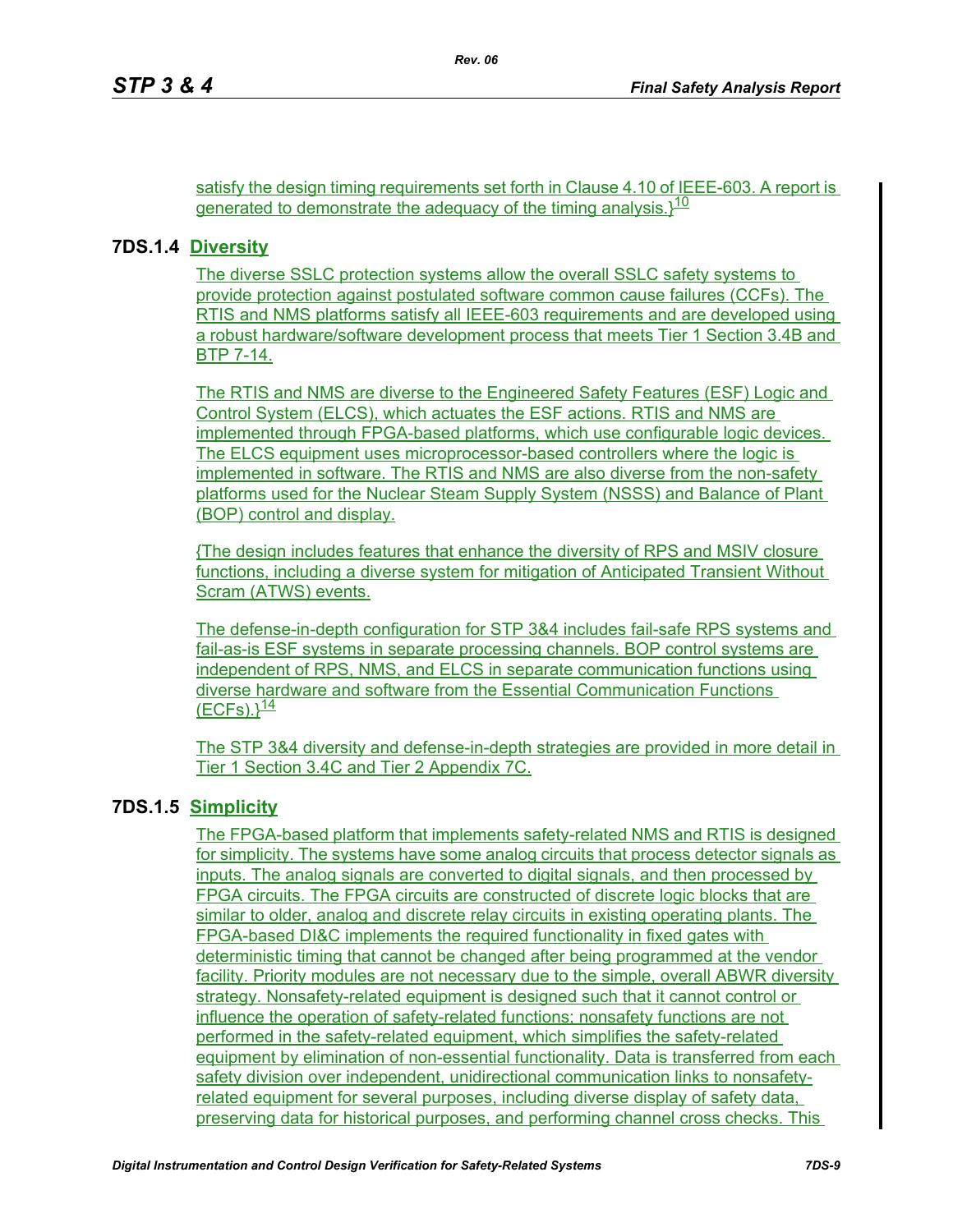transfer of data shifts these complex activities to the non-safety equipment, preserving simplicity in the safety systems. The only communication between divisions is to vote on two-out-of-four trip decisions in RTIS; NMS has no inter-division communication. Thus, the RTIS and NMS platform design satisfies the subjective attribute of simplicity.

# **7DS.2 Engineered Safety Features Logic and Control System (ELCS)**

# **7DS.2.1 Redundancy**

{There are four divisions of sensor functions in ELCS that provide sensor input to the divisional Digital Trip Function (DTF). There are three divisions of system-level safety function initiation in the Safety Logic Function (SLF) and component control in the SLF Remote Digital Logic Controller (SLF RDLC). Divisions I, II, and III contain a DTF sensor division, SLFs for ESF system-level initiations, and SLF RDLCs for component control functions. Division IV contains a DTF sensor division only. $l^{1,2}$ 

A Division of Sensors Bypass is provided for surveillance testing and maintenance. {The Division of Sensors Bypass provides independent bypass signals to each division of ELCS. The Division of Sensors Bypass is designed to allow only one division to be bypassed at a time. $3<sup>4</sup>$ 

If one of the four divisions of sensors is bypassed, one divisional DTF is bypassed, and three redundant divisions of sensors remain operable. Because the system-level ESF initiation logic is two-out-of-three with a sensor division bypassed, ELCS can experience a credible single failure with a division of sensors bypassed and still meet the IEEE-603 Single Failure Criterion (Clause 5.1).

Each ESF safety function is assigned to a minimum of two divisions. Each of the division's system-level initiation and component level actuation is redundant in at least one other independent division. This assures that the ELCS complies with the IEEE-603 Single Failure Criterion (Clause 5.1).

{There are four 125 VDC redundant power sources, one for each division of ELCS. There are four redundant 120 VAC uninterruptible power sources, one for each division's safety Flat Panel Displays. Because the divisional power sources are independent, the power sources meet the IEEE-603 Single Failure Criterion (Clause 5.1). $\frac{3}{2}$ 

# **7DS.2.2 Independence**

A division of ELCS will accomplish its safety functions regardless of the operation or failure of other safety divisions, or the operation or failure of non-safety systems. A high level block diagram of one division of the ELCS data communication interfaces is shown in Figure 7.9S-1. Figure 7DS-3 provides a diagram of one ELCS division of ESF safety function initiation and component actuation.

{There are four divisions of sensor functions in ELCS that provide sensor input to the divisional DTF. There are three divisions of system-level safety function initiation in the SLF and component control in the SLF RDLC. Divisions I, II, and III contain a DTF, SLFs for ESF system-level initiations, and SLF RDLCs for component control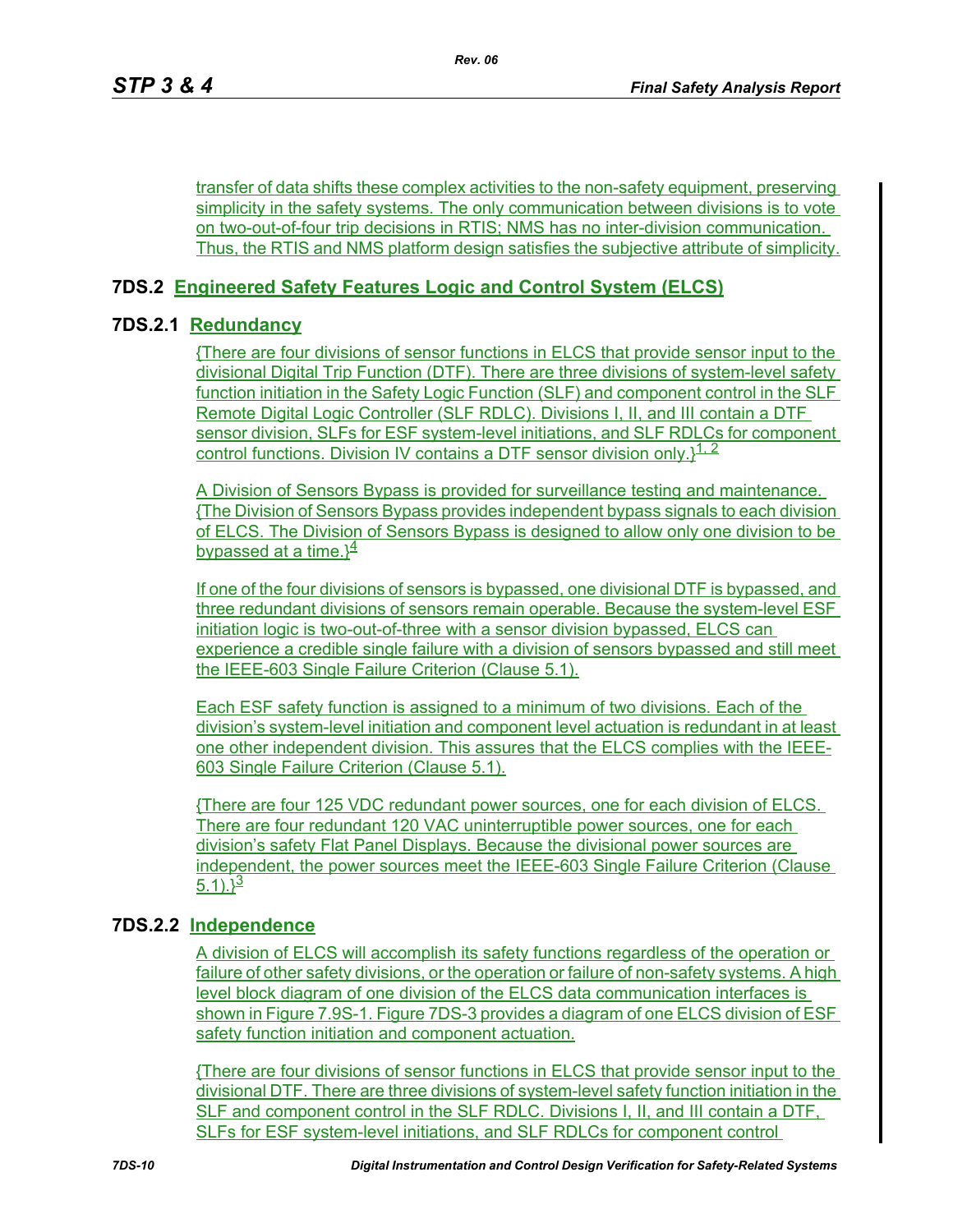functions. Division IV contains a DTF sensor division only. $1^{1.2}$  {ELCS equipment is Class 1E. $1/2$ The ELCS software is safety-related and is developed in compliance with Tier 1 Section 3.4B and BTP 7-14 to conform to the requirements for service in a Class 1E application.<sup>15, 8, 11, 12, 13</sup> The ELCS description of Independence includes these topics:

- **Functional Independence**
- Physical Independence
- Electrical Independence
- Communications independence

These topics are discussed individually in the following subsections.

#### **7DS.2.2.1 Sensor DTF Division Functional Independence**

{Each division of ELCS has independent sensors. There are no shared sensors between divisions of DTFs. There is no communication between ELCS DTFs in independent divisions. This assures that the input data for each division is independent.  $3.3, 15$ 

Each ELCS sensor division operates asynchronously from the other divisions. Each sensor division performs its safety function independently from the other sensor divisions. {Each sensor division DTF independently transmits the ESF safety function initiation information as a discrete value (vote to initiate only) to the three divisions of system-level initiation logic and component control. $3^{3, 15}$ 

Each sensor division transmits the division's DTF initiation status over a unidirectional point-to-point serial data link. There is no interaction between the transmitting sensor division and the receiving division as described in Subsection 7DS.2.2.4.1.

{Where an external system needs direct sensor information from ELCS for display or recording, the ELCS analog or digital signal is isolated by a qualified isolation device before the signal enters the ELCS data acquisition equipment. $3^{1, 3, 17}$  Thus, no failure in the external system can adversely affect the direct sensor information in ELCS.

{Each external discrete signal that is hard wired to a division of ELCS is isolated by a qualified isolation device to assure that the independence of the ELCS division is maintained. The qualified isolation device is Class 1E ELCS equipment. 14, 3, 10, 15

### **7DS.2.2.2 Physical Independence**

{Each of the four divisions of ELCS is physically separate from the other redundant divisions. $3<sup>3</sup>$  The ELCS enclosures and equipment are seismically qualified to assure that a seismic design basis event cannot compromise the physical separation.

{All of the ELCS divisions are physically separated from the non-safety systems. $3<sup>3</sup>$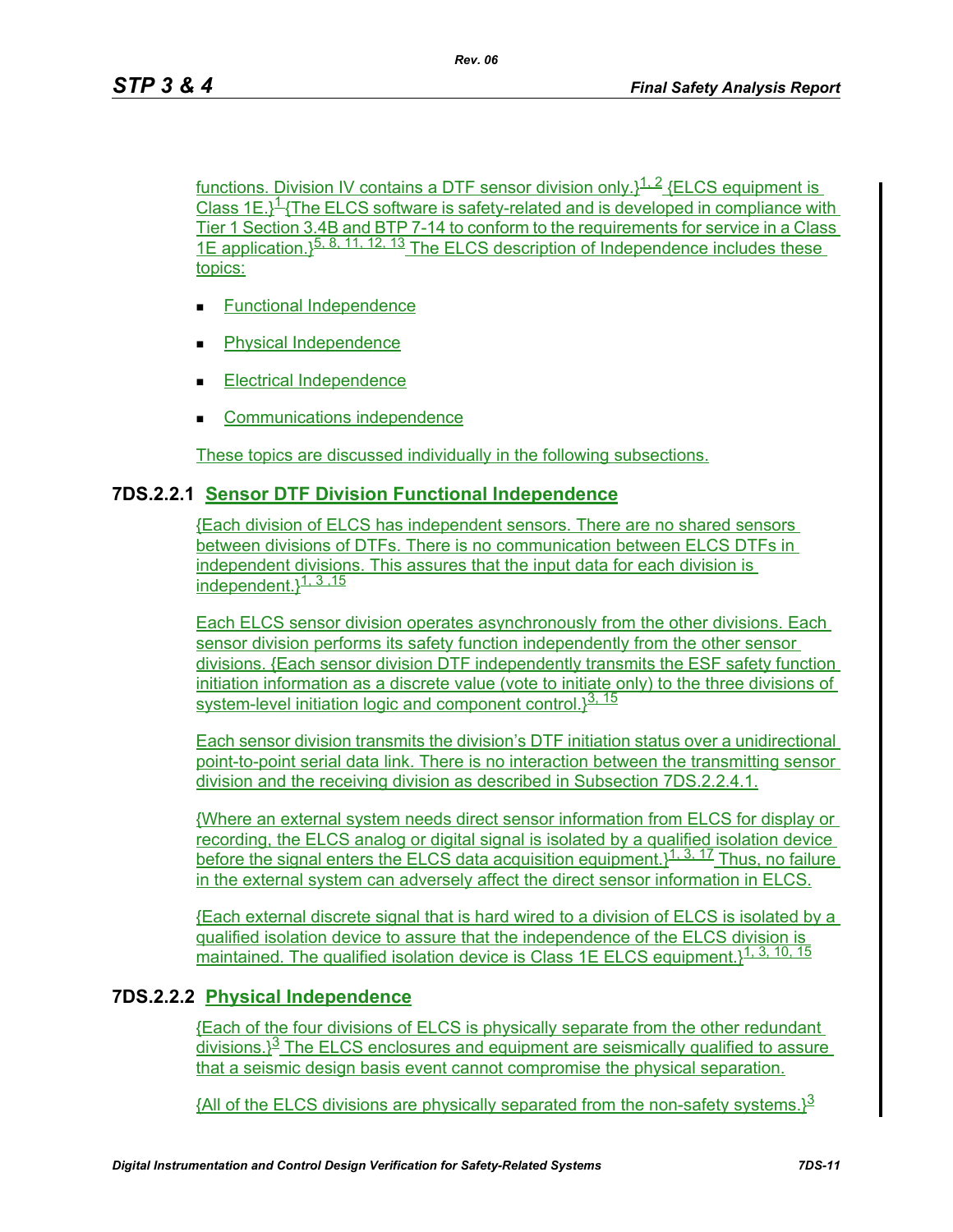# **7DS.2.2.3 Electrical Independence**

### **7DS.2.2.3.1 Independent Power Sources**

{Each redundant division is powered by separate independent divisional power sources. Each division's sensors, DTF, SLFs, and SLF RDLCs receive their power from a separate and independent divisional Class 1E 125 VDC power source.<sup>13, 19</sup> {The ELCS safety Flat Panel Displays in each division is powered from a separate and independent divisional source, which is the 120 VAC uninterruptible Class 1E power supply. $3^{19}$ 

{The ELCS power sources are independent and separate from the non-safety power sources. $3, \frac{19}{19}$ 

# **7DS.2.2.3.2 Electrical Isolation**

{Each ELCS division is electrically isolated from the other redundant divisions. $3^3$  {Each DTF transmits the division's ESF safety function initiation status over a point-to-point fiber optic cable to each SLF in the three independent divisions. Because the communication is unidirectional, isolated, and buffered, from the DTF to the SLF, there is no possibility of interaction between the transmitting DTF and the receiving SLFs that would propagate an electrical fault or degrade the independence of the sending division from the receiving division.  $1^{1, 17}$ 

Each SLF transmits ESF safety function system-level initiation status to Remote Digital Logic Controllers (RDLCs) in the same division as the SLF over redundant, point-topoint, fiber optic, serial data links. Because the transmission is unidirectional, isolated, and buffered, there is no possibility of interaction between the transmitting SLF and the receiving SLF RDLCs. {Because the fiber optic link from the DTF RDLC is redundant, the communication can accommodate a single cable break or failure of a fiber optic modem and continue to function without interruption.<sup>118</sup> The RDLC performs the component control logic and provides control commands to a Component Interface Module (CIM), which provides the resultant control signals to the electromechanical component. The CIM provides qualified isolation for the component feedback signals.

Figure 7DS-4 provides a high level overview of the ESF safety function communication between redundant divisions.

The Reactor Trip and Isolation System (RTIS) and the Neutron Monitoring System (NMS) provide serial, unidirectional communication interfaces to ELCS to provide the capability for ELCS to display RTIS and NMS information. Communication from RTIS and NMS to ELCS remains within the same electrical division. These communication interfaces utilize fiber optic isolation. ELCS provides communication buffering in the communication interface to the safety Flat Panel Displays.

**{Each ELCS division is electrically isolated from the non-safety systems.**}<sup>3</sup> {Each ELCS division has a single unidirectional, fiber optically isolated communication link to the non-safety system. Both the communication protocol and the transmission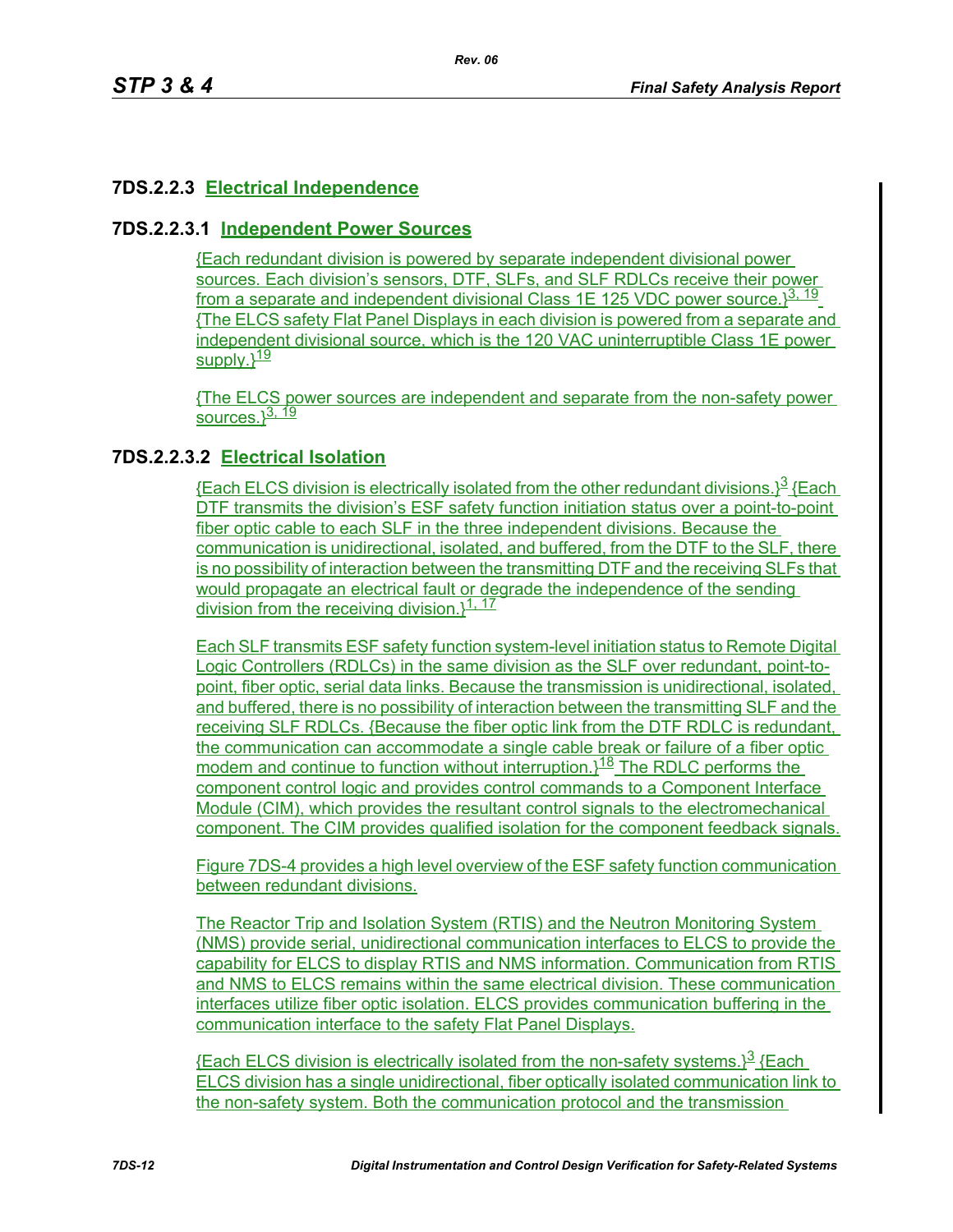interface are designed such that it is not possible for the non-safety system to send data to ELCS over this communication link. $1^{17}$ 

*Rev. 06*

{Each external discrete signal that is hard wired to a division of ELCS is isolated by a qualified isolation device to assure that the independence of the ELCS division is maintained. The qualified isolation device is Class 1E ELCS equipment.}<sup>1, 3, 10, 15</sup>

These measures assure the electrical isolation and independence of each ELCS division.

# **7DS.2.2.4 Communications Independence**

There are three types of data communication utilized for ELCS. These types are:

- Unidirectional serial point-to-point fiber optic data link
- **Intra-division network**
- Safety to Non-safety

# **7DS.2.2.4.1 Unidirectional Serial Point-to-Point Fiber Optic Isolated Data Links**

{The unidirectional serial point-to-point fiber optic isolated data link utilizes a deterministic protocol. $1^{16}$  Each transmission is unidirectional from the transmitting controller to the receiving controller. The communications occur in a predictable, cyclic sequence. The communication is buffered by the communication processor, which is separate from the application processor on both the sending and receiving end of the communication process. {The unidirectional nature of the communication process in conjunction with the buffering of the communication from the application processor and the electrical isolation complies with the independence requirements of IEEE 7.4.3-  $2.19$ 

This type of communication link is utilized to communicate automatic and manual ESF safety function information. The link is utilized to communicate ESF safety function information within a division including:

- **DTF RDLC to DTF in the same division**
- DTF to SLFs in the same division
- SLFs to RDLCs in the same division

This type of communication link, using separate communication equipment, is also used between divisions from a division's DTF to the SLFs in the other divisions.

{This assures that there are no communication interactions that would affect the independence of the divisions. $\frac{19}{9}$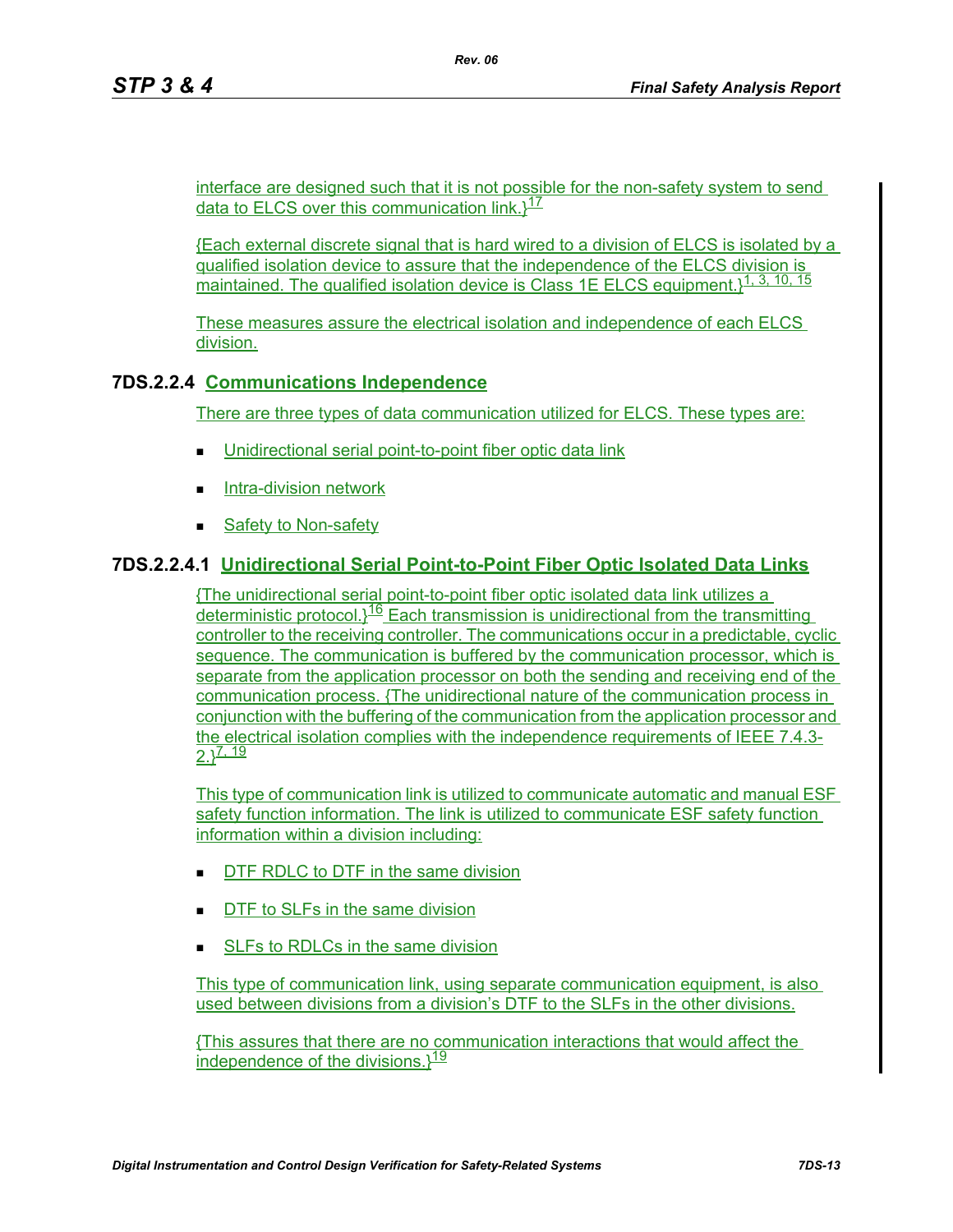# **Unidirectional Data Communications Functions for ELCS**

{Each division's DTF RDLC transmits converted sensor signals to the division's DTF. The DTF RDLC transmits the signal information to the DTF by redundant, isolated, unidirectional, point-to-point, serial data links. The links are isolated by fiber optic media. This communication is sent without requiring an acknowledgement from the receiving  $DTF.$ <sup>1</sup>

The DTF receives the transmission and then determines the division's ESF safety function initiation status. The DTF then uses separate unidirectional, point-to-point, serial links to transmit the division ESF safety function initiation status as discrete data containing only the votes to initiate protective action, to each duplicate SLF in each division. These links are isolated by fiber optic media. Each of these SLFs receives an isolated unidirectional serial link from the DTF in each division. {The SLF utilizes the four sets of independent DTF ESF safety function initiation status data and determines if there is a coincidence of two initiation signals for a specific safety function. The SLF then transmits the system-level initiation status over a redundant, isolated, unidirectional serial link to the SLF RDLCs. The links are isolated by fiber optic media. The SLF RDLC receives the system-level initiation status and provides the appropriate component actuation control command to the Component Interface Module (CIM). $l^1$ 

#### **Component Interface Module (CIM)**

{The CIM is implemented with non-microprocessor technology. A CIM is assigned to each plant component controlled by ELCS. The CIM provides the hard wired interface to the component control circuit and receives the hard wired feedback signal from the component that provides component status information.

A CIM will receive input control commands from two SLF RDLCs for components where it is desired to reduce the probability of spurious actuation. For this case, the CIM performs 2-out-of-2 coincidence logic for the commands received from two SLF RDLCs. The capability exists to bypass an ESF output channel for maintenance or surveillance testing. When an ESF output channel is bypassed, the CIM reverts to a 1 out-1 logic that utilizes the output channel that is not bypassed. $1^{1,2,4}$  For ESF functions that utilize a single SLF RDLC, the CIM uses 1-out-of-1 logic. The CIM communicates the component status feedback information to each SLF RDLC that provides output commands to it.

{The use of the communication methods described above for the ESF safety function automatic and manual initiation assures that the divisions are independent. $3^3$  Data independence is maintained by this communication method. The SLF is the only point where multiple sets of independent data are processed. {The SLF has a different receive port for each of the four independent DTF data sets. The SLF uses the independent discrete data sets in coincidence logic in a manner that assures that there is no interaction that would degrade the independence of the division. $1^{7, 15, 17}$  A description of the use of the independent data sets is provided in Subsection 7DS.2.3.3.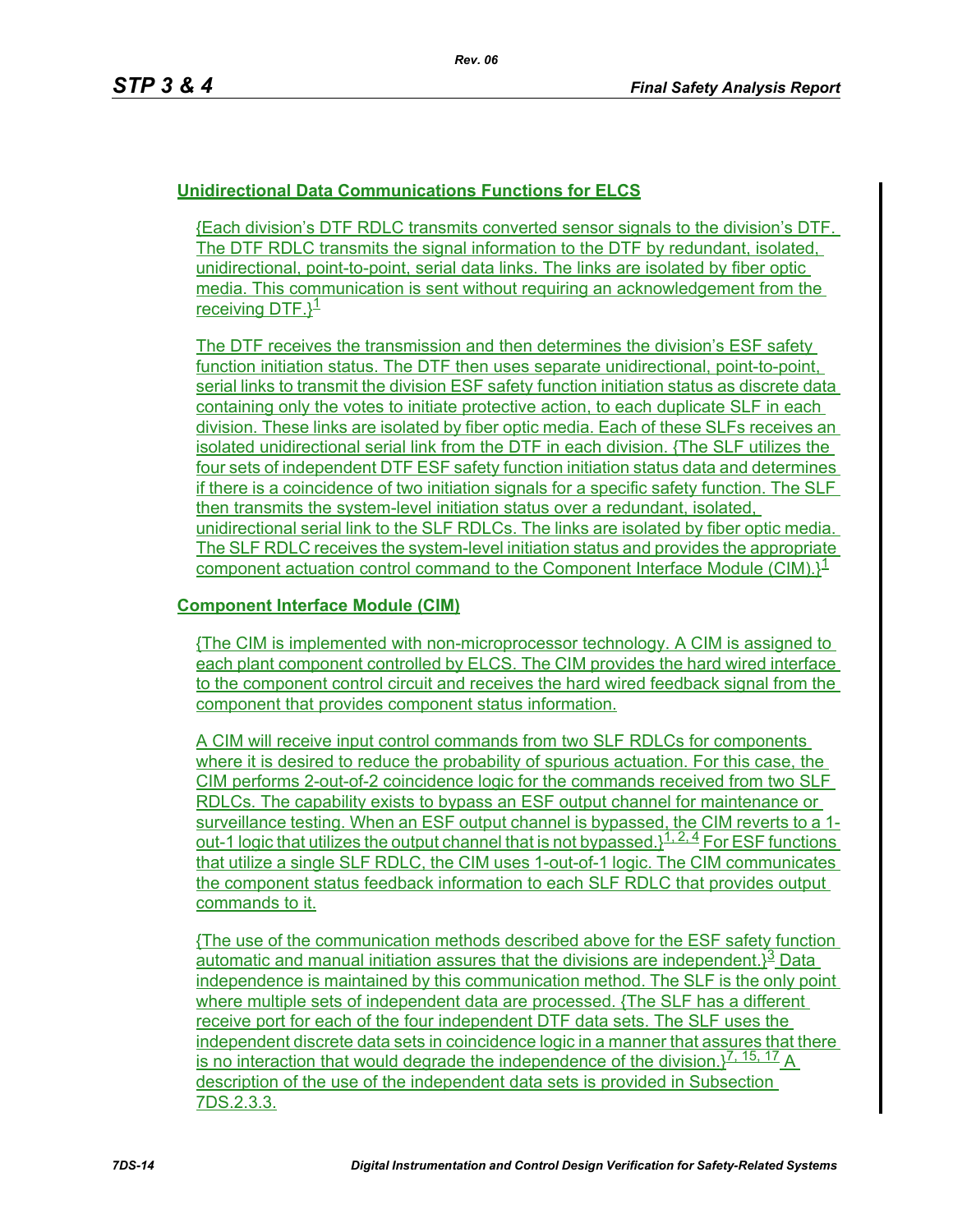{Messages are sent and processed in a pre-determined format, with known lengths and data mapping within the messages. Any message that does not match the requirements provided in the communication protocol will be discarded. Only correctly formatted messages can be used. The predefined formatting and data redundancy within the message minimize the possibility of malformed messages from being used by the receiving Controller's application processor. $\frac{1}{2}$ 

The design of the controller utilized for communication assures that the Boolean data communicated for the ESF safety function status cannot be used as a controller instruction. Information on this topic is provided in Subsection 7DS.2.3.3.

# **7DS.2.2.4.2 Intra-division Network Communication**

{Each ELCS division includes an intra-division network for communication within the division. This network is separate from the ESF safety function communication. The intra-division network uses a deterministic protocol. $1^{16}$ 

The intra-division network uses a communication interface module to buffer communication data from each application processor. The communication interface module receives data from the application processor in buffered memory and the communication interface module writes data to the buffered memory for the application processor to read. This assures that the application processor will perform deterministically, independent of the intra-division network status. The communication interface module performs the network communication function and diagnostics on the messages received. {The intra-division network utilizes redundant fiber optic isolating media between ELCS cabinets in separate locations such that the intra-division network can accommodate a single failure of a fiber optic modem or a single cable break and continue to function.  $^2$ 

The intra-division network provides the following functions:

- Provides signal information and component status to the safety Flat Panel Displays. The Flat Panel Displays are dedicated to a division. {There is no capability to transmit or receive information from an external division or non-safety system from a division's safety Main Control Room Flat Panel Displays. 17, 19
- {Provides the capability for operator soft control for selected division components by means of the plant operators' safety Flat Panel Displays in the Main Control Room. There is no functionality or communication capability that would allow a division's safety Flat Panel Display to control components in another division.}15, 18
- $\blacksquare$  {Provides the capability to communicate self-diagnostic information for display and alarm in the Main Control Room. $\frac{15}{15}$
- **Provides the capability for maintenance display of detailed diagnostic information** and the capability to conduct surveillance testing at the Maintenance and Test Panel (MTP) installed in each division. {The MTP does not have the ability to control components in a division or communicate across divisions. $l^1$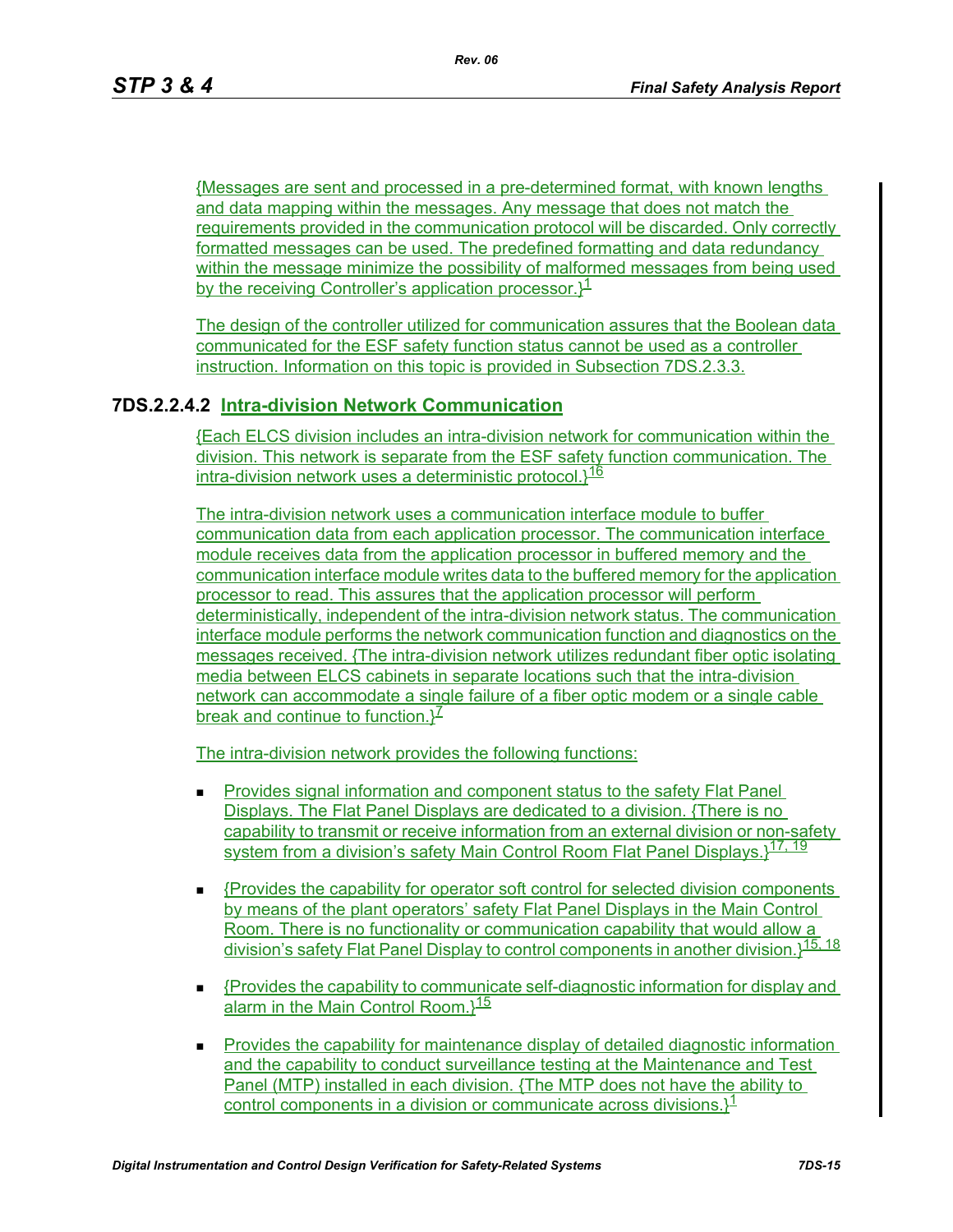{The loss of the intra-division network will not affect the division's ability to perform the manual and automatic ESF safety function initiation and component actuation. The intra-division network does not extend beyond a division's boundary. The intra-division network has no interfaces with nonsafety-related systems. Therefore, the intra-division network adheres to the design principle of division independence.<sup>177, 19</sup>

# **7DS.2.2.4.3 Safety to Non-Safety Communication**

{Each independent ELCS division has a communications interface to the Plant Information and Control System (PICS). The ELCS Maintenance and Test Panel (MTP) provides buffered, unidirectional communications over a fiber optically isolated interface. The MTP buffers the data that is received from the intra-division network. The MTP utilizes a separate communication interface to transmit a subset of the buffered data to PICS. The MTP communication interface does not have the capability to read data. Data is transmitted without acknowledgement to the non-safety system.}<sup>15</sup>

# **7DS.2.3 Determinism**

### **7DS.2.3.1 Overview**

The response time requirements for ELCS are determined by the Safety Analysis for each ESF safety function. The ELCS response time must have a predictable and repeatable maximum value that meets the Safety Analysis requirements under all plant operational conditions determined by the STP 3 & 4 design bases.

If the response time is predictable and repeatable, then it is deterministic. The ELCS response time for all ESF safety functions is deterministic. {A formal timing analysis is developed to document the response time and meets the requirements of Clause 4.10 of IEEE-603. The analysis is validated by formal test. A report is generated to demonstrate the adequacy of this timing analysis. $\frac{19}{2}$ 

A description of the ELCS design features is provided in this section. These design features assure that the design is deterministic and that the response time meets the Safety Analysis requirements for each ESF safety function.

### **7DS.2.3.2 Signal Input**

The signal inputs represent the state of plant processes that indicate the need for an ESF safety function initiation. The sensor response time and the analog filtering of the signal determine the delay time before a signal level reaches the setpoint where an ESF safety function is required to be initiated. This delay time is included in the above timing analysis.

### **7DS.2.3.2.1 Signal Measurement**

The signal inputs are converted to internal digital values by the analog input modules and digital input modules. The data acquisition modules function independently from the controller application processor and contain buffered values that are available for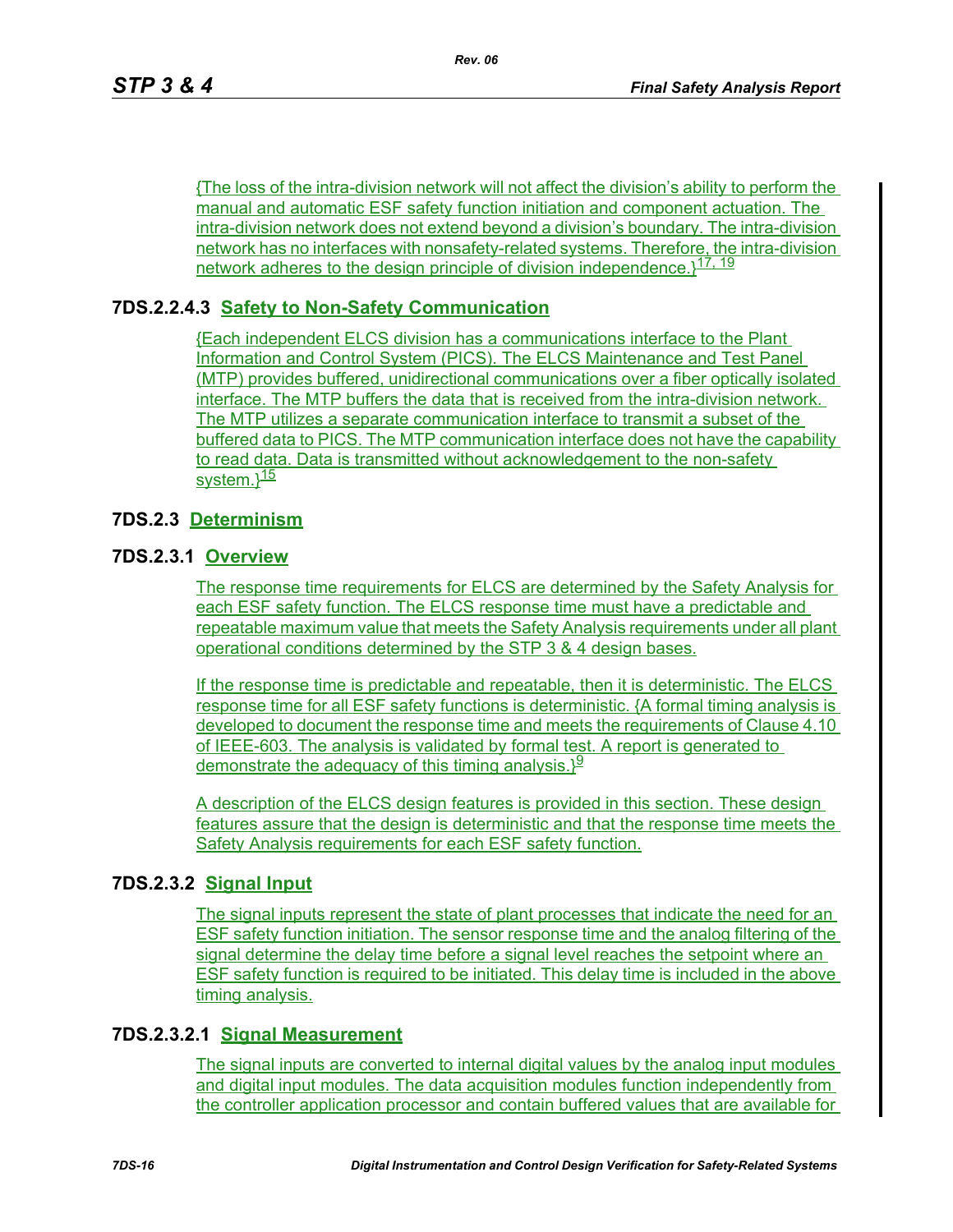the processor to read. The maximum delay time from signal measurement to the availability of the data to be read is included in the above timing analysis.

# **7DS.2.3.2.2 ELCS Controller Processing**

The ELCS controller consists of an application processor and a communication processor. The two controller processors are separate and each contains its own local memory. The two separate processors share a distinct portion of memory where the information is stored for unidirectional point-to-point serial links communication. Each separate datum has a unique shared memory location. The location of the data sent by the application processor is separate from the location where the data received from the communication processor is stored. The application processor is buffered from the communication processor by shared memory so that the application processor timing is not affected by communication with other controllers.

The application processor is also buffered from the intra-division network by different buffered memory for transfer to the intra-division network communications interface module.

### **Communications Processor for Unidirectional Serial Communication**

ELCS is designed such that all information required for ESF safety function initiation is communicated every time the communication occurs. There is no data that is communicated by "exception."

The communications processor supports the deterministic performance of the unidirectional serial data link communications. The communication processor performs the following functions:

- Receives and buffers incoming data from each unidirectional serial link. Each unidirectional serial data message has a predetermined size that cannot exceed a predetermined maximum size.
- Provides communication diagnostics on the incoming communication message
- **Formats the incoming data and stores the data in predetermined locations in** memory that is shared by the application processor
- Reads the outgoing communication data from the memory shared by the application processor
- Formats the data into one outgoing message, including additional data for diagnostic purposes and provides a CRC data for the message.
- **Transmits the outgoing message**

The communications processor is designed to provide sufficient spare capacity such that there is a maximum fixed delay time to perform each function. The input communications are sent by a cyclic deterministic process from the transmitting processors. The output communications are initiated by the cyclic, deterministic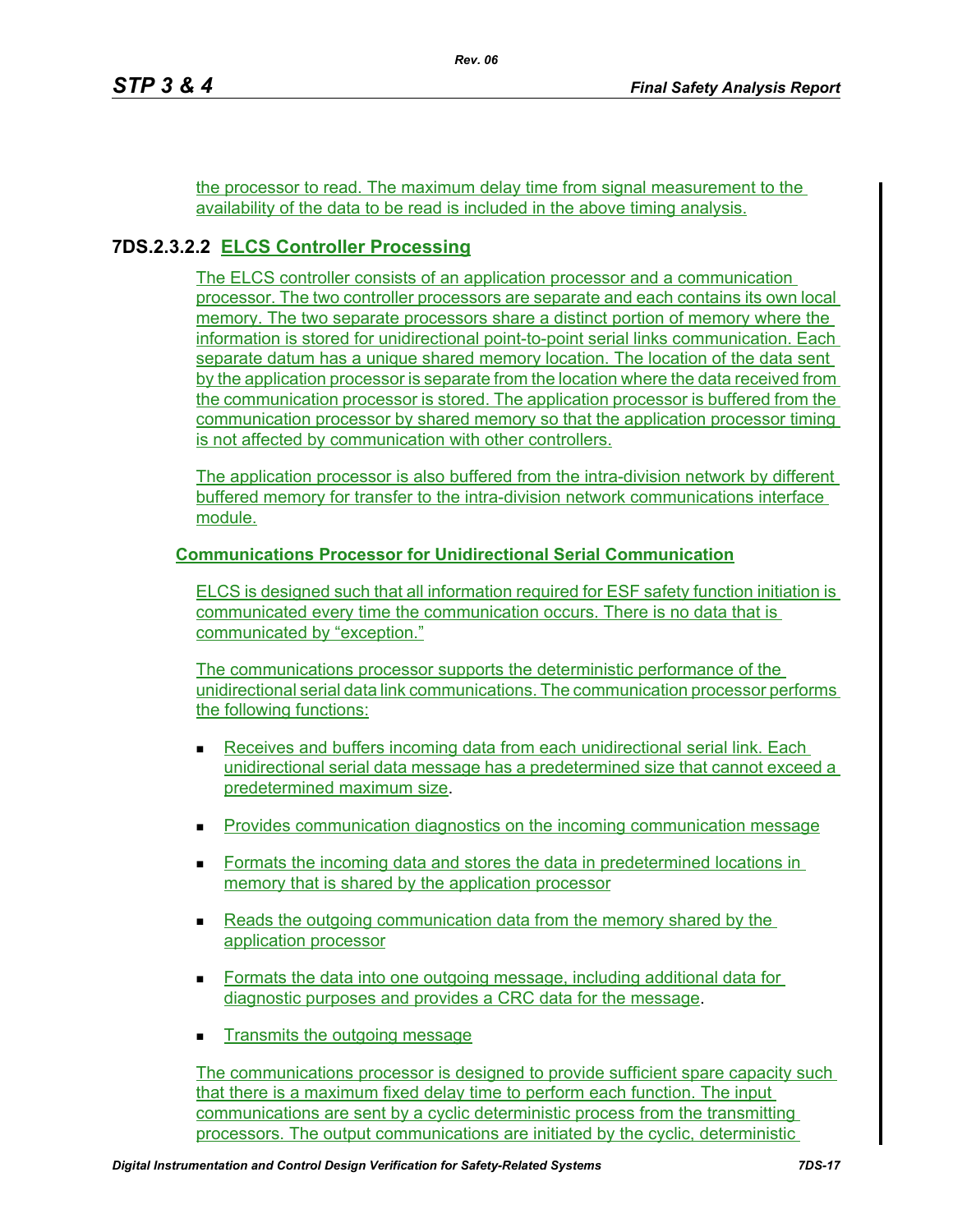application processor application software modules. Because the input data is cyclic and predictable and the output data is cyclic and predictable, the communications processor performs deterministically, within the requirements of the Safety Analysis.

The applications processor performs the following functions for an application software module:

- Reads the input signals from the data acquisition modules
- Reads the unidirectional serial communication data from the memory shared by the communications processor
- **Reads the communication data from the buffered memory for the communication** interface module for the intra-division network
- Performs the ESF safety function algorithm calculations and logic
- Writes output signals to discrete output data modules (if the applications process has output data modules)
- **Writes the output data to shared memory in the communication processor for the** unidirectional serial link
- **Writes the output data to buffered memory for transfer to the communications** interface module for the intra-division network

The time for each of these steps has a fixed maximum delay that can be determined based on the fixed amount of data input and data output and the maximum computation time for the calculations and logic. These delay times are used to determine the minimum cycle time for application software module scheduling. Additional time margin is added to the minimum cycle time to determine the design cycle time for the application software module execution.

The scheduling of the execution of the application software modules is based on an internal clock with a precision interval timer. The scheduling is fixed by the design. There are no application processor interrupts that are driven by external process signals.

The scheduling of an application software module in an application processor is designed with sufficient margin to allow the program to execute at its predetermined frequency, with sufficient additional time available to assure the internal selfdiagnostics have sufficient time to execute. The required time margin is a fixed value that is predetermined. The application processor has a self diagnostic that monitors the execution of the application software modules.

The response time analysis assumes that the input information that would result in an ESF safety function output occurs just after the program is scheduled for execution. This results in a maximum delay time that is equal to the amount of time before the application software module is scheduled to execute again, plus the time that the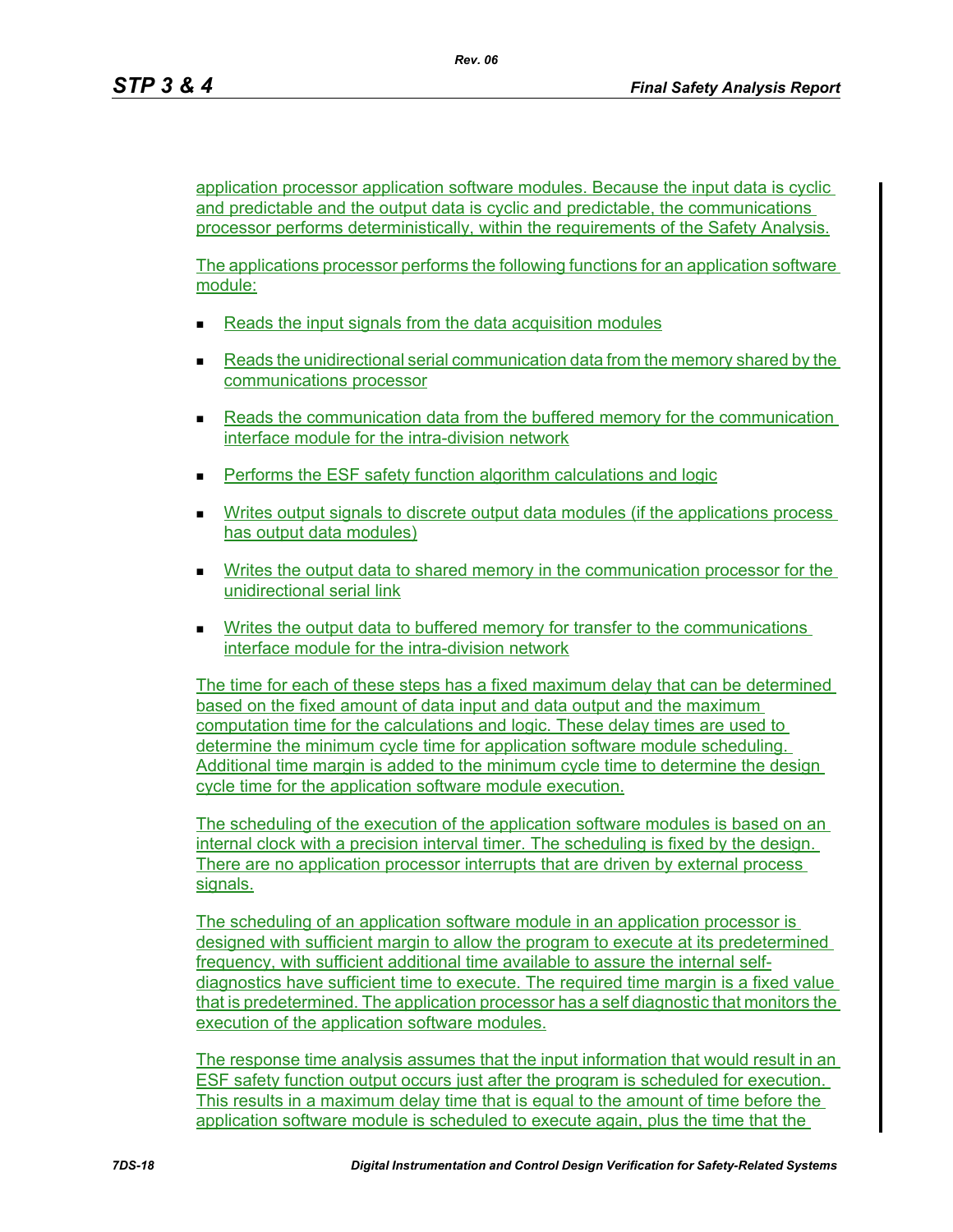program takes to execute and provide its output results. This amount of time is used as the maximum delay time in the above timing analysis.

The overall response time for an ESF safety function includes the delay time for each element in the processing chain from the sensor to the component actuation. This chain of events includes:

- (1) Sensor and signal processing delay to the DTF RDLC data acquisition
- (2) Signal data acquisition delay
- (3) Application software execution delay as calculated above for the DTF RDLC
- (4) Communications delay for the unidirectional serial link from the DTF RDLC communications processor to the DTF communications processor
- (5) Communications delay from the DTF communications processor to the DTF applications processor and the parallel delay for DTF local data acquisition
- (6) DTF application software module execution delay, which is calculated as described above
- (7) Communications delay for the unidirectional serial link from the DTF communications processor to the SLF communications processor
- (8) Communications delay from the SLF communications processor to the SLF applications processor and the parallel delay for SLF local data acquisition
- (9) SLF application software module execution delay, which is calculated as described above
- (10) Communications delay for the unidirectional serial link from the SLF communications processor to the SLF RDLC communications processor
- (11) Communications delay from the SLF RDLC communications processor to the SLF RDLC applications processor and the parallel delay for SLF RDLC local data acquisition
- (12) SLF RDLC application software module execution delay, which is calculated as described above
- (13) Communications delay for the unidirectional serial link from the SLF RDLC communications processor to the CIM
- (14) Processing delay of the CIM
- (15) Time required for the actuated electromechanical component to achieve its predefined actuation state or condition.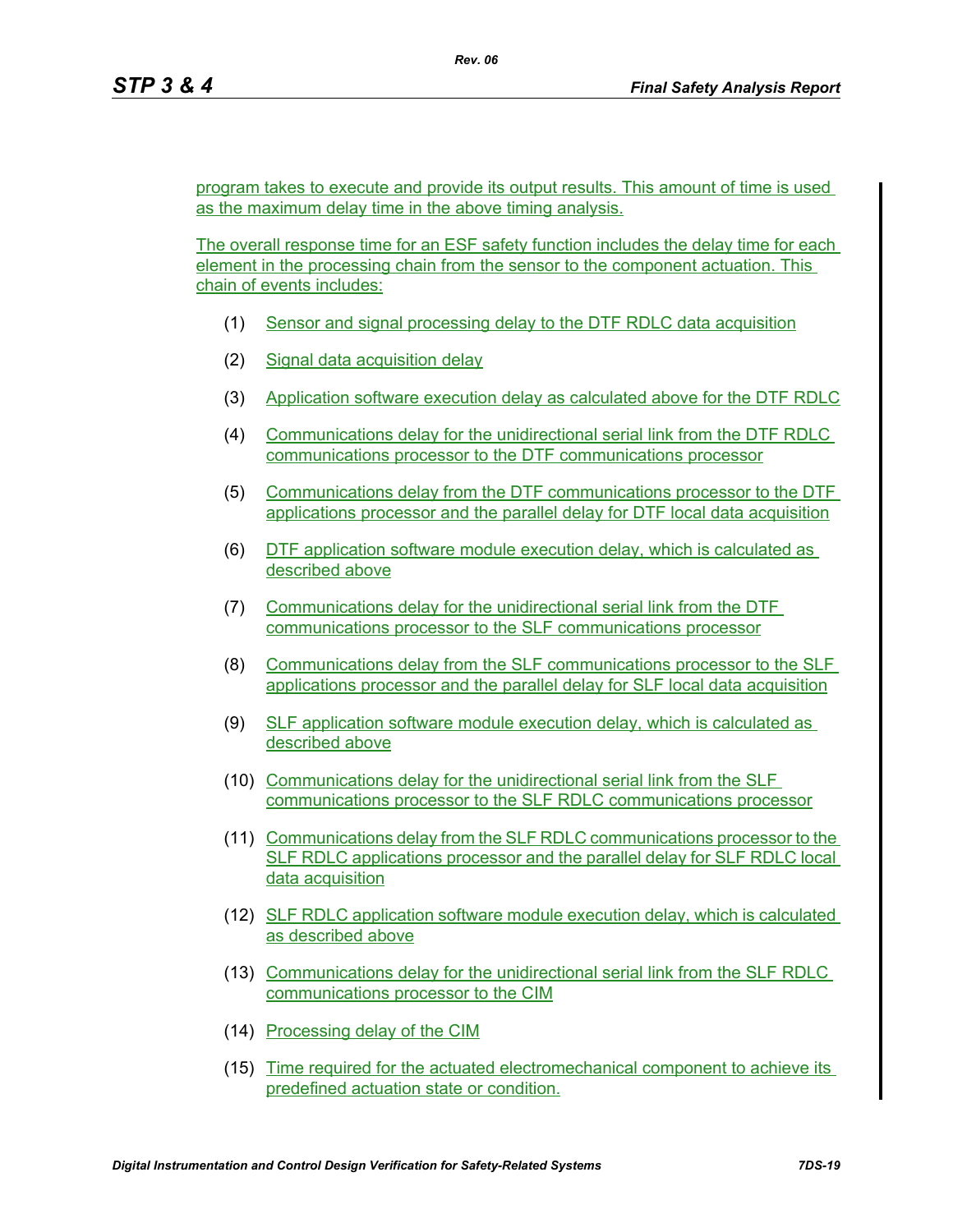{Each step in the process is predictable and repeatable. This is the time response that is designed to meet the Safety Analysis requirements. $116$ 

{The timing described above assumes that the signals that require an ESF safety function response occur just after the programs are scheduled to execute. A best case analysis is also determined to establish the shortest response time that could occur if the signal value reached the ESF safety function initiation setpoint earlier. The two response times that are determined in the response time analysis are used to set the criteria for the response time validation test. A report is generated to demonstrate the adequacy of the response time analysis. $3^{\overline{2, 6, 7, 9, 10}}$ 

The timing analysis is performed as required by the NRC in the Plant Specific Action Items described in the Safety Evaluation report for the Common Q Topical Report, WCAP-16097-P-A. This topical report provides additional information on the deterministic performance of safety systems based on use of the Common Q platform.

# **7DS.2.3.3 Inter-division Communications**

{Each division's DTF communicates its ESF safety function actuation status to redundant SLFs in its own division and to each of the redundant SLFs in other redundant divisions over point-to-point, unidirectional serial communications data links. Each data link uses fiber optic cable to provide the required electrical isolation between divisions. $3<sup>1</sup>$ 

{Each division receives a point-to-point serial data link from four redundant DTFs. The data that is transmitted by each DTF is a Boolean number where each bit in the number defines the DTF initiation status of an ESF safety function. The complete Boolean number contains the complete set of bits for all the ESF safety functions. The SLF communications processor performs a cyclic redundancy check and data redundancy check on the message. A message that passes these self-diagnostics is stored in the predetermined memory locations shared by the application processor. If the selfdiagnostics detects a problem with the message, the communication processor sets an error status bit. When the error status bit is set, the application processor uses a predefined value based on the desired failure state. When the message passes the self-diagnostics, the application processor uses the data to perform Boolean logic operations to determine if two or more of the redundant logical data sets include a coincidence of two states that require a system-level initiation of one or more of the ESF system-level safety function initiations. $\lambda^{\underline{1}}$ 

There are six coincidence logic sets: (1) DTF A and DTF B, (2) DTF A and DTF C, (3) DTF A and DTF D, (4) DTF B and DTF C, (5) DTF B and DTF D, and (6) DTF C and DTF D.

A single corrupted set of DTF data would only affect the accuracy of three of the six coincidence logic calculations, leaving three valid coincidence logic sets that would provide a valid system-level initiation when required. Even if one of the divisions was in division of sensor bypass, there would still be a valid calculation that would result in a valid system-level initiation when required.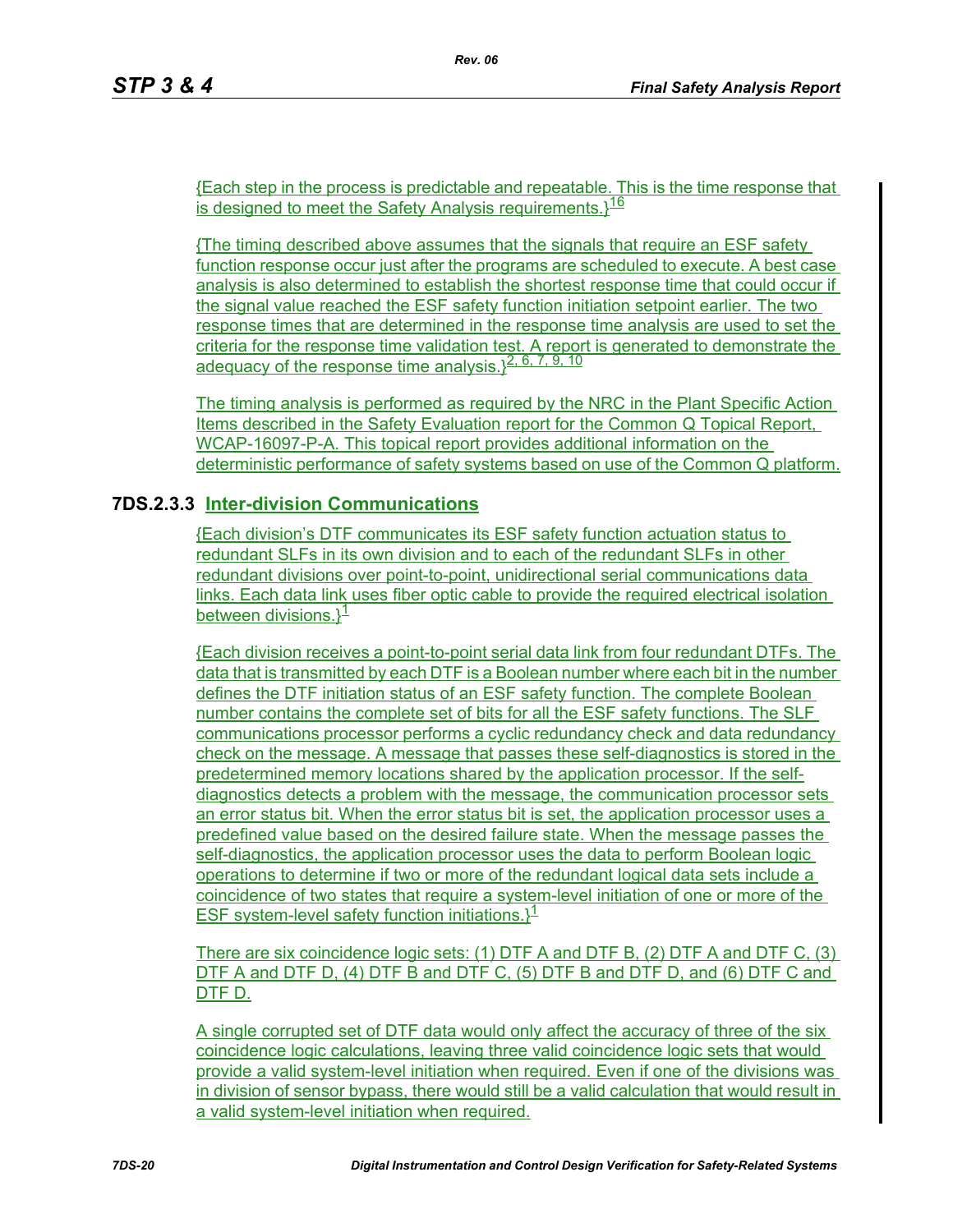Because the calculations are Boolean logic, the use of a single set of corrupted DTF data in the calculation would only produce an inaccurate result for the calculations that use the corrupted data. This will not prevent the valid data from initiating a valid ESF safety function when required.

If a single SLF failure occurs that results in no initiation output when an initiation is required, then the CIM logic for this case would prevent the ESF safety function initiation in the division that experienced the failure. The redundant set of SLFs in a redundant division would then initiate the system-level ESF safety function initiation, satisfying the single failure criterion by division redundancy.

# **7DS.2.3.4 Intra-division Communications**

The intra-division network is utilized to:

- Communicate signal and component status information to the divisional safety Flat Panel Displays in the Main Control Room and the divisional Maintenance and Test Panel
- **Provide the capability for the plant operators to utilize the Main Control Room Flat** Panel Displays to control individual components in that division
- **Provide the capability for maintenance and surveillance testing from the divisional** safety Flat Panel Display at the Maintenance and Test Panel (MTP)

The intra-division network utilizes a communication interface module in the controller chassis. The communication interface module uses buffered memory for each controller chassis on the network to send or receive intra-division network information. The application processor writes the information it needs to transmit on the intradivision network to the buffered memory, and the communication interface module handles the transmission. The intra-division network utilizes redundant fiber optic modems and fiber optic cable for all external connections from one ELCS cabinet to another ELCS cabinet in a different location. The intra-division network utilizes a bus master that controls the network communication to assure that it is deterministic. If the bus master fails, network control automatically passes to the back-up bus master. The bus master and the intra-division communication interface modules provide selfdiagnostics to assure that failures are annunciated.

{A timing analysis is performed for the intra-division network to verify meeting the response time requirements for the intra-division network, which were derived from human factors engineering (HFE) considerations. $1^{1.2}$  This timing analysis is required by the NRC's SER for the Common Q Topical Report.

# **7DS.2.3.5 Self-Diagnostics for Deterministic Performance**

# **7DS.2.3.5.1 Controller**

{The applications processor and communications processor in a controller are monitored by a watchdog timer. If the cyclic processing is disturbed by a failure, the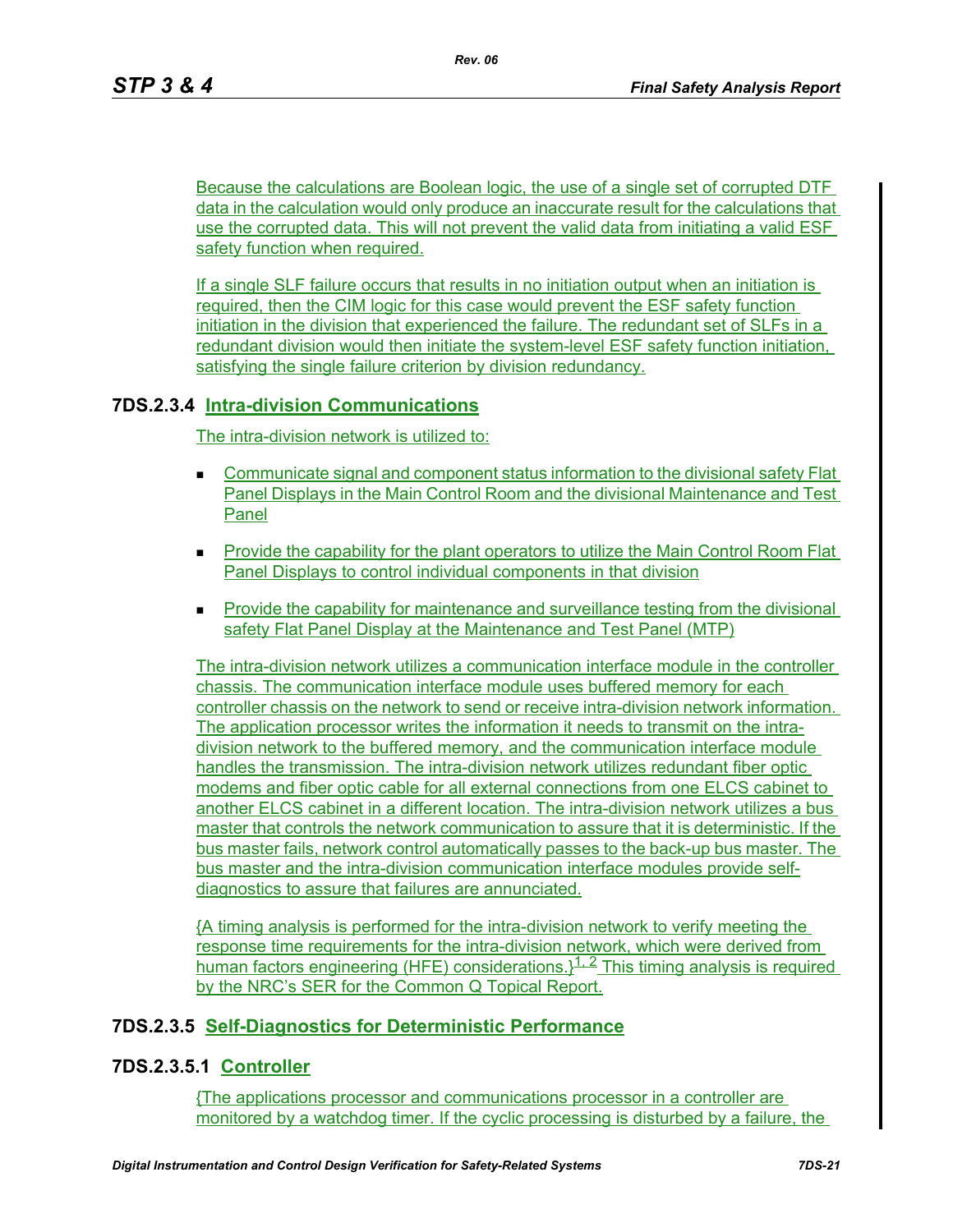watchdog timer will time-out and cause an annunciation. $3<sup>1</sup>$  In general, each controller has a redundant counterpart that monitors the controller's watchdog timer to alarm this condition.

# **7DS.2.3.5.2 Unidirectional Serial Communications**

The receiving Controller for each unidirectional message monitors the cyclic operation of the communication transmission. {If a new message is not received within a predetermined time interval, the receiver will cause an alarm indicating that the unidirectional serial link has failed and set the value of the message from the failed link to a predetermined value. The receiver also performs a number of diagnostic checks on the transmitted message. If the diagnostic detects a problem with the message, it will set an error status bit. When the error status bit is set, the application processor will use a predefined value based on the predetermined failure state and will alarm the condition. $3\frac{18}{8}$ 

# **7DS.2.3.5.3 Intra-division Network Communications**

The bus master monitors the deterministic operation of the network. {Each communication interface module provides diagnostic checks on received messages. The communication interface module will flag bad data so that the application processor can process it in a predetermined manner. $1^{18}$ 

# **7DS.2.3.6 Summary of Determinism**

The ELCS design features and self-diagnostics assure that the ELCS will perform in a deterministic manner. {Timing analyses are performed to document the deterministic performance. Validation testing is performed to verify that ELCS meets the required response time for ESF safety function actuation. Validation testing is also performed to verify that HFE response time requirements are met. Reports are generated as previously discussed above in this section to demonstrate the adequacy of timing analyses and testing.}<sup>16</sup>

# **7DS.2.4 Diversity**

# **7DS.2.4.1 Platform Diversity**

The ELCS platform is diverse from the equipment that implements the RTIS and NMS. ELCS utilizes a microprocessor-based controller, proprietary protocol for the unidirectional serial communications utilized for the ESF safety functions, and a different proprietary protocol for the intra-division network. The RTIS and NMS utilize FPGA technology and communications protocols that are different from those used by ELCS.

ELCS is also diverse from the non-safety platforms used for NSSS and BOP control and display. ELCS utilizes a different microprocessor and communications protocols.

{ELCS is diverse from the equipment required to mitigate an ELCS failure, as described in Tier 1 Section 3.4C and Tier 2 Appendix  $7C.\frac{14}{14}$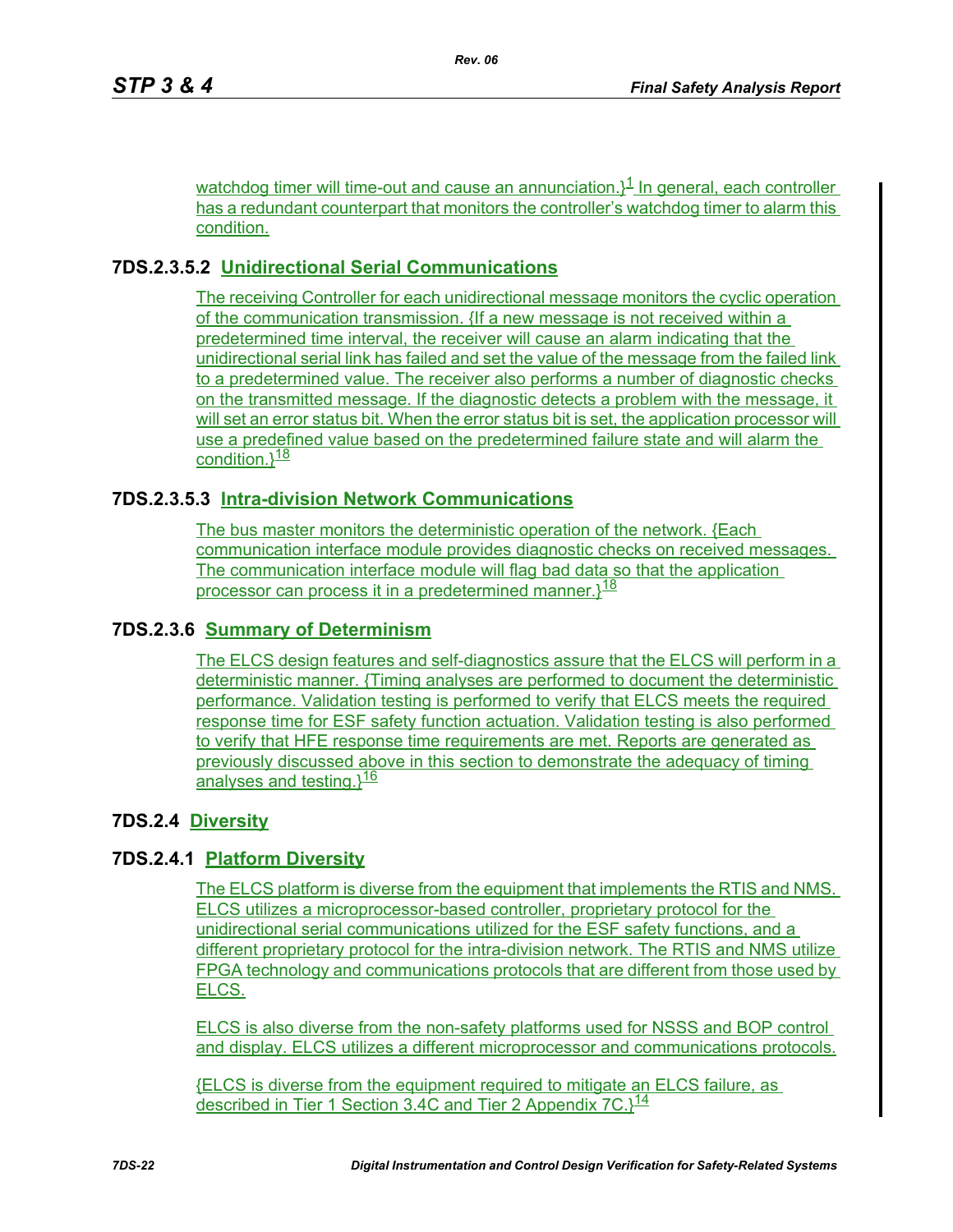# **7DS.2.4.2 Functional Diversity by Functional Segmentation of SLFs**

ELCS is designed with functional segmentation of sets of ESF safety functions. The different sets of ESF safety functions are assigned to different SLFs in each division.

### **7DS.2.5 Simplicity**

### **7DS.2.5.1 Simplicity of Communications**

ELCS uses unidirectional point-to-point data links to communicate automatic and manual ESF safety function initiation information. The use of this method of communication is easily implemented and analyzed to assure deterministic performance.

### **7DS.2.5.2 Minimization of Communication Between Safety Divisions**

ELCS utilizes digital communication between divisions only for the coincidence logic voting function. This simplifies the communication design and simplifies the analysis and validation testing necessary to demonstrate independence.

### **7DS.2.5.3 Separation of Protection and Control**

ELCS does not include non-safety system digital communication control of safety components with priority modules. ELCS control functions originate within each independent division, including dedicated Safety Flat Panel Displays in the Main Control Room.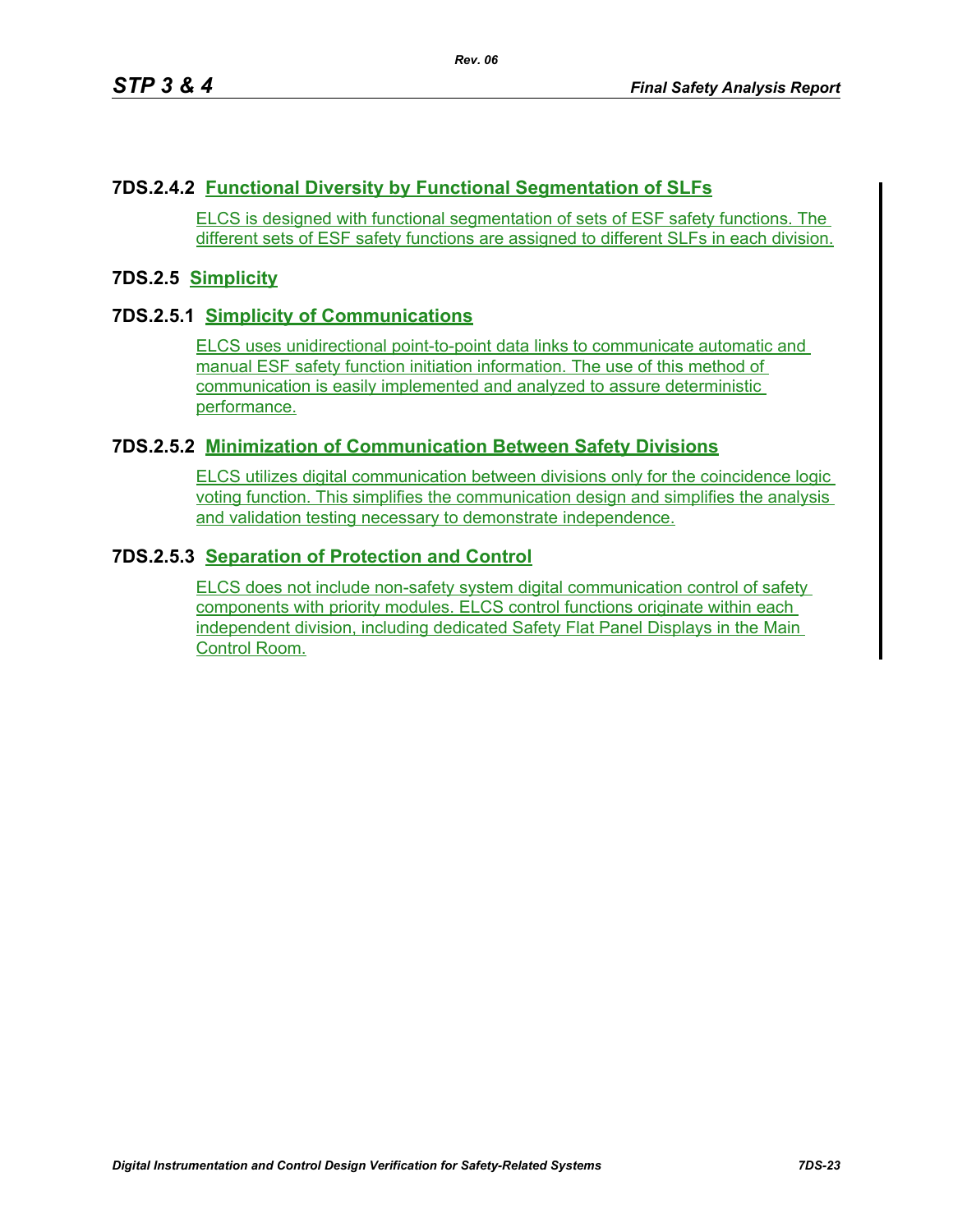| <b>DAC/ITAAC Verification</b>      | <b>Note</b>    | <b>Appendix 7DS RTIS/NMS</b>    | <b>Appendix 7DS ELCS</b>                                                |
|------------------------------------|----------------|---------------------------------|-------------------------------------------------------------------------|
|                                    |                | <b>Subsection Reference*</b>    | <b>Subsection Reference*</b>                                            |
| Tier 1, Table 3.4, ITAAC No. 1     | $\mathbf{1}$   | 1.1.1                           | $2.1$ ; 2.2; 2.2.1; 2.2.3.2; 2.2.4.1;<br>2.2.4.2; 2.3.3; 2.3.4; 2.3.5.1 |
| Tier 1, Table 3.4, ITAAC No. 2     | $\overline{2}$ | 1.1.1                           | 2.1; 2.2; 2.2.4.1; 2.3.2.2; 2.3.4                                       |
| Tier 1, Table 3.4, ITAAC No. 3     | $\overline{3}$ | 1.1.3; 1.2.1                    | 2.1; 2.2.1; 2.2.2; 2.2.3.1;<br>2.2.3.2; 2.2.4.1                         |
| Tier 1, Table 3.4, ITAAC No. 4     | $\overline{4}$ | 1.1.1                           | 2.1; 2.2.4.1                                                            |
| Tier 1, Table 3.4, DAC No. 8       | $\overline{5}$ | Coverage in Notes 7, 8, and 10  | 2.2                                                                     |
| Tier 1, Table 3.4, DAC No. 8b & 11 | 6              | $\pm$                           | 2.3.2.2                                                                 |
| Tier 1, Table 3.4, DAC No. 8e & 11 | $\overline{7}$ | 1.2.2.1; 1.3                    | 2.2.4.1; 2.2.4.2; 2.3.2.2                                               |
| Tier 1, Table 3.4, DAC No. 8q & 11 | <u>8</u>       | 1.3                             | 2.2                                                                     |
| Tier 1, Table 3.4, DAC No. 8h & 11 | 9              | $\pm$                           | 2.3.1; 2.3.2.2                                                          |
| Tier 1, Table 3.4, DAC No. 8i & 11 | 10             | 1.3                             | 2.2.1; 2.2.3.2; 2.3.2.2                                                 |
| Tier 1. Table 3.4. DAC No. 9       | 11             | $\pm$                           | 2.2                                                                     |
| Tier 1, Table 3.4, DAC No. 10      | 12             | $\pm$                           | 2.2                                                                     |
| Tier 1, Table 3.4, DAC No. 11      | 13             | Coverage in Notes 7, 8, and 10  | 2.2                                                                     |
| Tier 1, Table 3.4, ITAAC No. 16    | 14             | 1.4                             | 2.4.1                                                                   |
| Tier 1, Table 2.7.5, ITAAC No. 1   | 15             | 1.2.2.1; 1.2.2.2                | 2.2.1; 2.2.3.2; 2.2.4.1; 2.2.4.2;<br>2.2.4.3                            |
| Tier 1, Table 2.7.5, ITAAC No. 2   | 16             | 1.3                             | 2.2.4.1; 2.2.4.2; 2.3.2.2; 2.3.6                                        |
| Tier 1, Table 2.7.5, ITAAC No. 3   | 17             | $1.2.2$ ; $1.2.2.1$ ; $1.2.2.2$ | 2.2.1; 2.2.3.2; 2.2.4.1; 2.2.4.2                                        |
| Tier 1, Table 2.7.5, ITAAC No. 4   | 18             | 1.3                             | 2.2.3.2; 2.2.4.2; 2.3.5.2; 2.3.5.3                                      |
| Tier 1, Table 2.7.5, ITAAC No. 6   | <u>19</u>      | $\ddagger$                      | 2.2.3.1; 2.2.4.1; 2.2.4.2                                               |
| Tier 1. Table 2.2.5. ITAAC No. 1   | 20             | 1.1.2; 1.2.2.2                  | $\ddagger$                                                              |
| Tier 1. Table 2.2.5. ITAAC No. 4   | 21             | 1.1.3; 1.2.1                    | $\pm$                                                                   |
| Tier 1, Table 2.2.5, ITAAC No. 8   | 22             | 1.1.2                           | $\ddagger$                                                              |
| Tier 1, Table 2.2.5, ITAAC No. 9   | 23             | 1.1.2                           | $\ddagger$                                                              |
| Tier 1, Table 2.2.7, ITAAC No. 1   | 24             | $1.1.1$ ; 1.2.2.1               | $\ddagger$                                                              |
| Tier 1, Table 2.2.7, ITAAC No. 7   | 25             | 1.1.3; 1.2.1                    | $\ddagger$                                                              |
| Tier 1, Table 2.4.3, ITAAC No. 1   | 26             | 1.1.1; 1.2.2.1                  | $\ddagger$                                                              |

### **Table 7DS-1 Cross Reference of the Tier 1 DAC/ITAAC Required for DI&C Verification**

- \* All Subsections are preceded by 7DS.
- † A particular DAC or ITAAC is not applicable to a system or no verification statements in Appendix 7DS are relevant.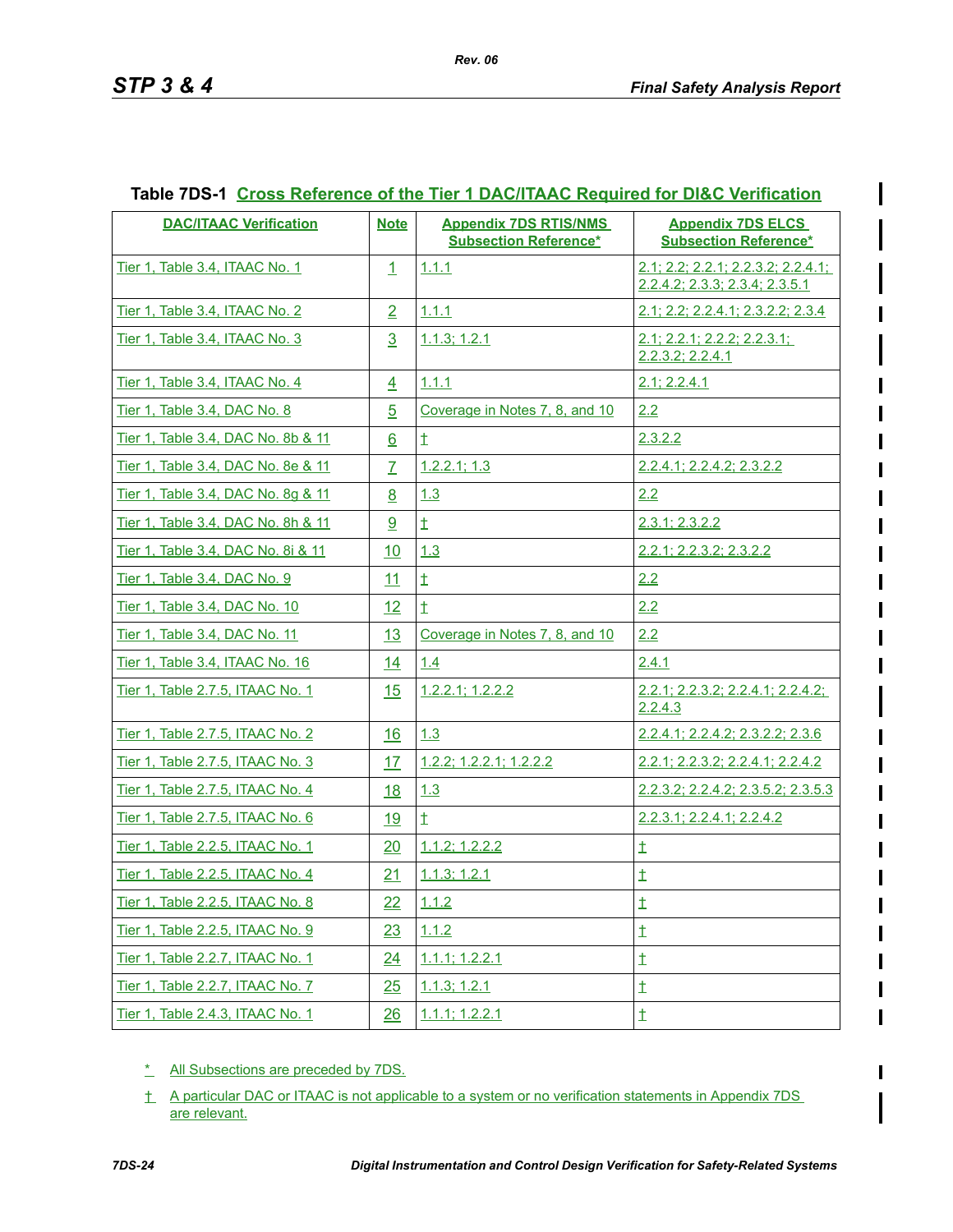

# **Figure 7DS-1 RTIS Divisional Simplified Block Diagram**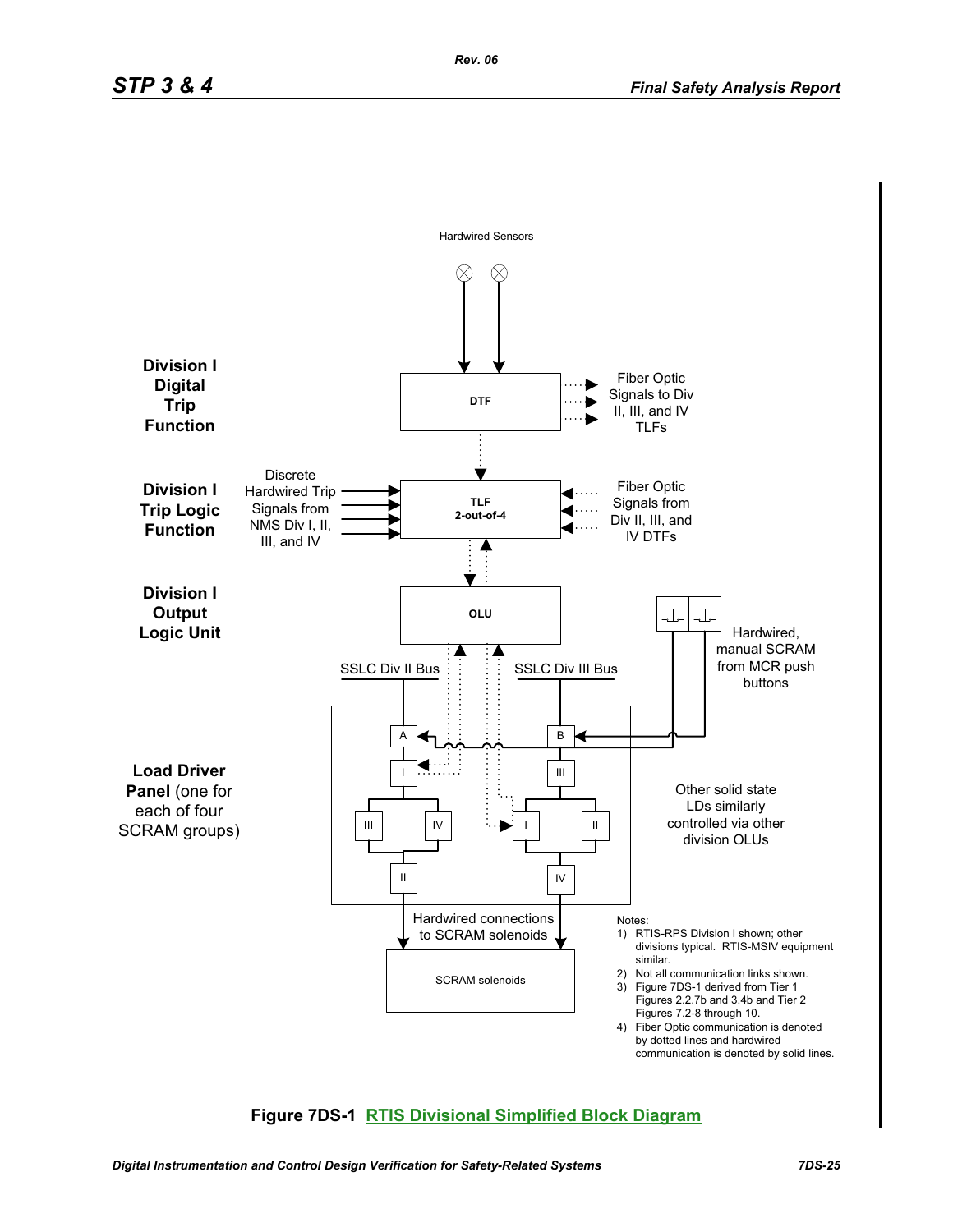

- 
- 1) RTIS-RPS Division I shown; other divisions typical. RTIS-MSIV equipment similar.
- 2) Not all communication links shown.
- 3) Figure 7DS-2 derived from Tier 1 Figures 2.2.7b and 3.4b and Tier 2 Figures 7.2-9 and 10. 4) Scram solenoids not shown. Hardwired connections to Scram solenoids.
- 5) Fiber Optic communication is denoted by dotted lines and hardwired communication is denoted by solid lines.

# **Table 7DS-2 RTIS Inter-division Communication Simplified Block Diagram**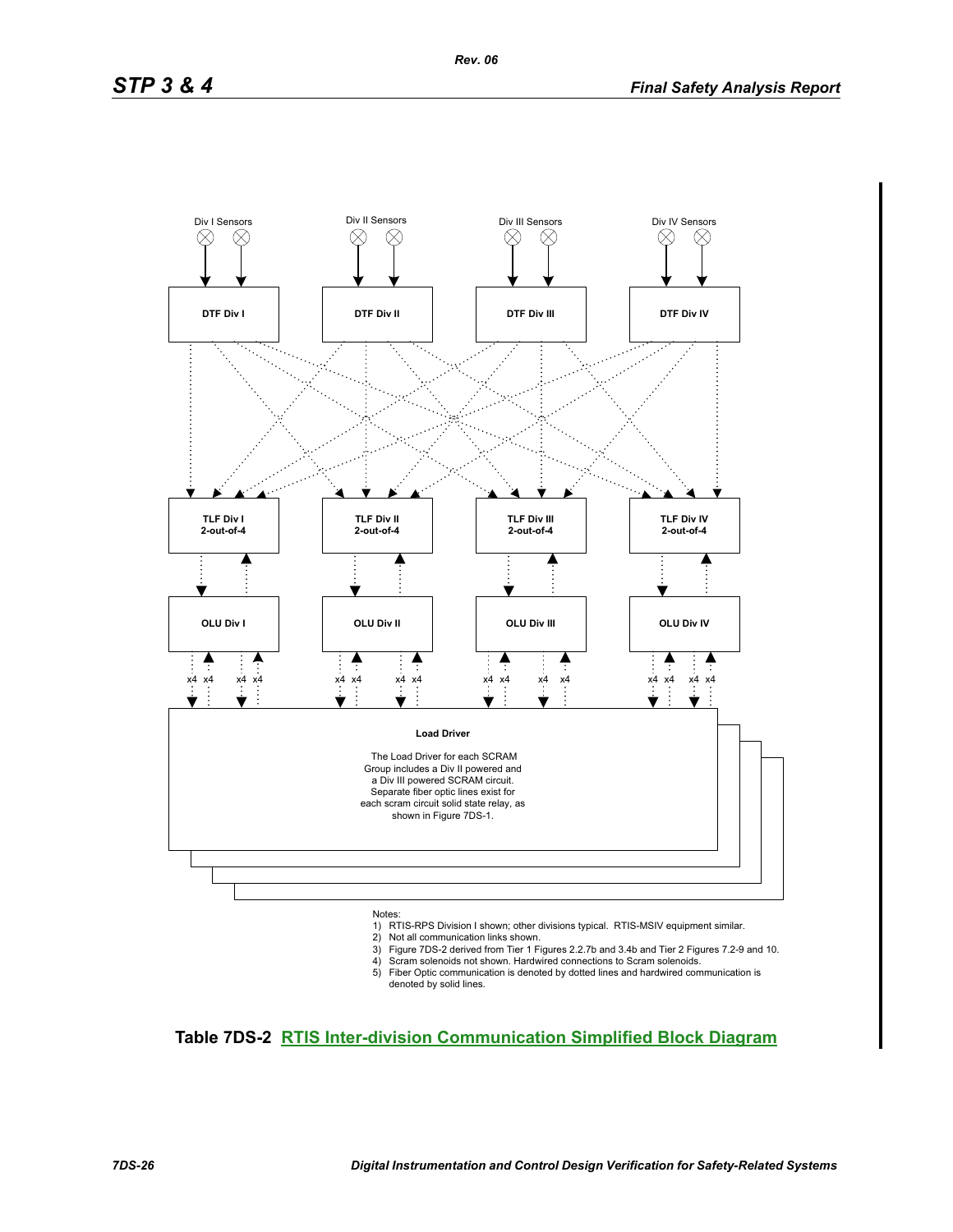